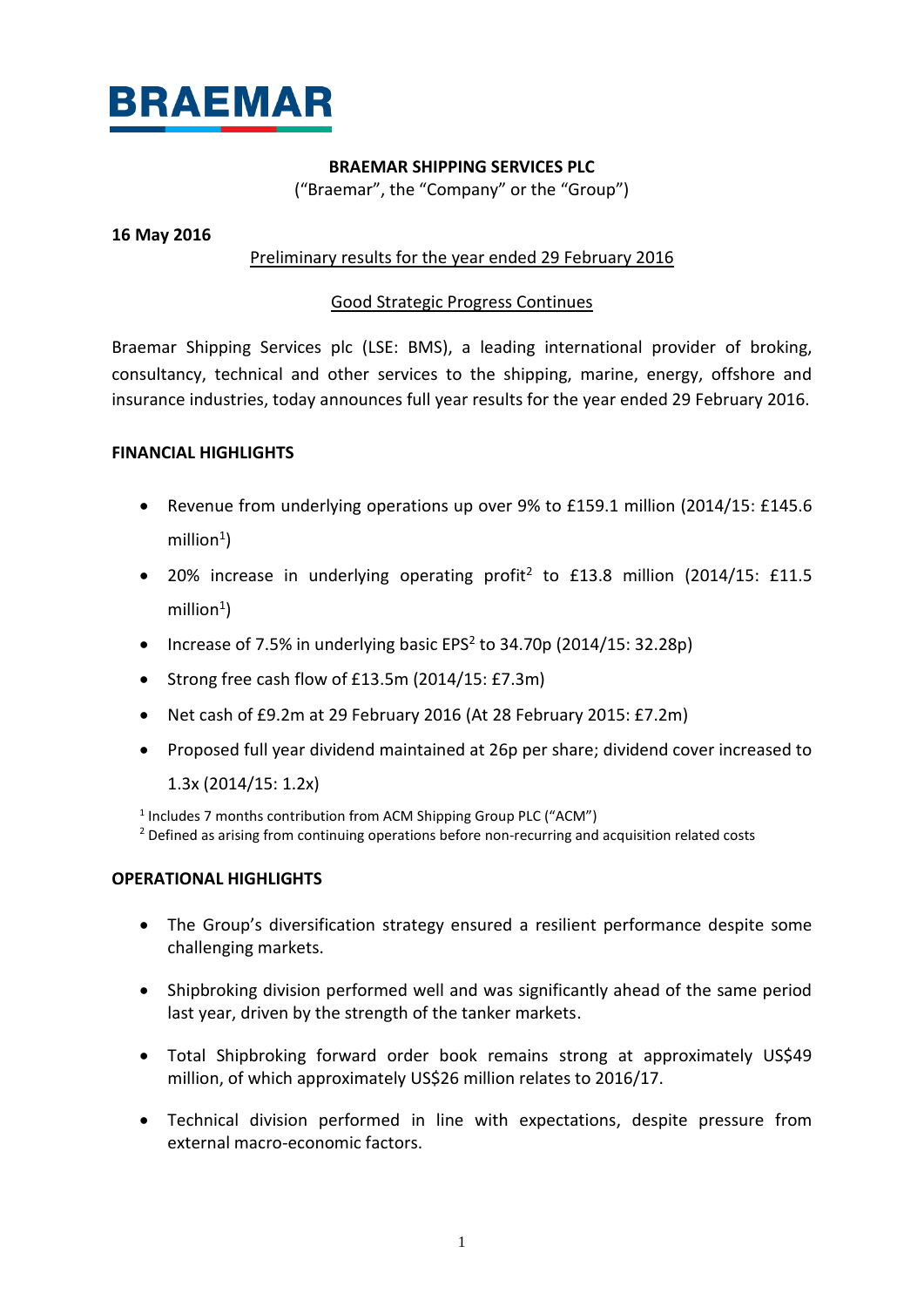- Logistics division well set for future growth due to new opportunities in USA and Europe, despite having had a challenging year.
- New financing arrangements of up to £30m with HSBC established to provide flexibility for future M&A activity following our delivery of enhanced earnings through our successful merger to form Braemar ACM Shipbroking.

## **James Kidwell, CEO of Braemar, commenting on the results and outlook said:**

"Braemar had a good year and achieved a strong, resilient performance despite some challenging shipping and energy markets. Our full year results showed a significant improvement on the prior year, demonstrating the success of our strategy to diversify and grow the Group."

"The Shipbroking business performed strongly as our diversity of services increased our competitive edge, enabling us to capitalise on a strong tanker market."

"Our Technical division continued to respond positively to conditions in the energy sectors. While we do not expect to see a short term recovery in oil and gas exploration, early and rapid management action to address these challenges mean that the division is appropriately structured for the current phase of the market cycle and well positioned for the long term."

"The Logistics division had a tough year, but is well set to deliver future growth having won some important new business."

## **David Moorhouse, Chairman of Braemar, commenting on the results and outlook said:**

"We are pleased to have delivered on our objectives for the year, taking the opportunity to grow the business in both scale and strength during a period when activity in some of our core markets was reduced. We anticipate that our markets will continue to experience volatility and uncertainty, but that the balance of our portfolio creates greater stability which will enable us to continue to build the business. Our expectation for 2016/17 is for a broadly similar activity level overall, with the added potential for both organic and acquisitive growth."

## **For further information, contact:**

| <b>Braemar Shipping Services</b>                     |                          |
|------------------------------------------------------|--------------------------|
| James Kidwell, Chief Executive                       | Tel +44 (0) 20 3142 4100 |
| Louise Evans, Finance Director                       | Tel +44 (0) 20 3142 4100 |
| <b>Stockdale Securities</b>                          |                          |
| Robert Finlay / Antonio Bossi / Henry Willcocks      | Tel +44 (0) 20 7601 6100 |
| <b>Buchanan</b>                                      |                          |
| Charles Ryland / Victoria Watkins / Stephanie Watson | Tel +44 (0) 20 7466 5000 |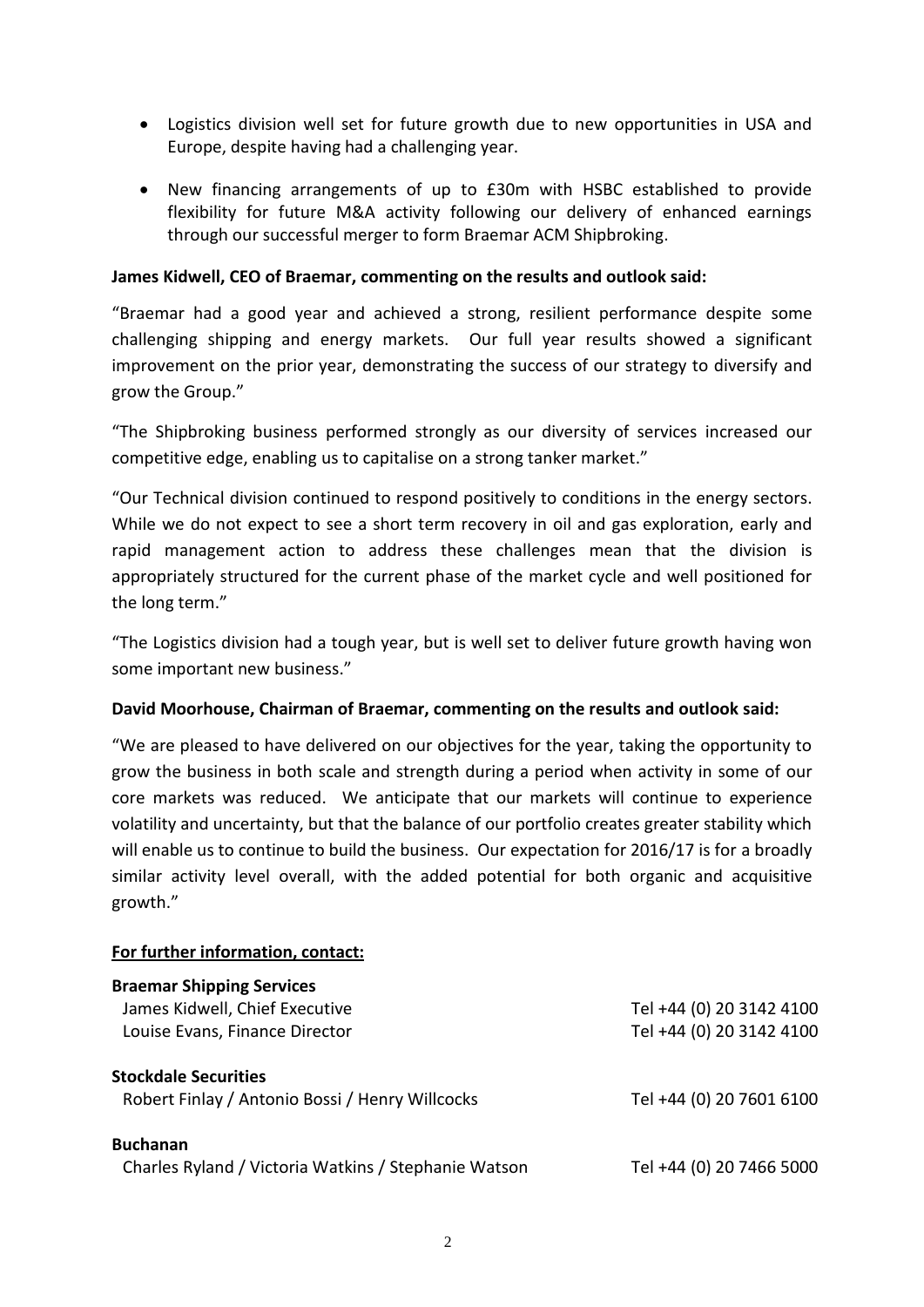### **Notes to Editors:**

### **About Braemar Shipping Services plc**

Braemar Shipping Services plc is a leading international provider of knowledge and skill-based services to the shipping, marine, energy, offshore and insurance industries. Founded in 1972, Braemar employs nearly 1,000 people in more than 70 locations worldwide across its Shipbroking, Technical and Logistics divisions.

Braemar joined the Official List of the London Stock Exchange in November 1997 and trades under the symbol BMS.

For more information, including our investor presentation, visit [www.braemar.com](http://www.braemar.com/)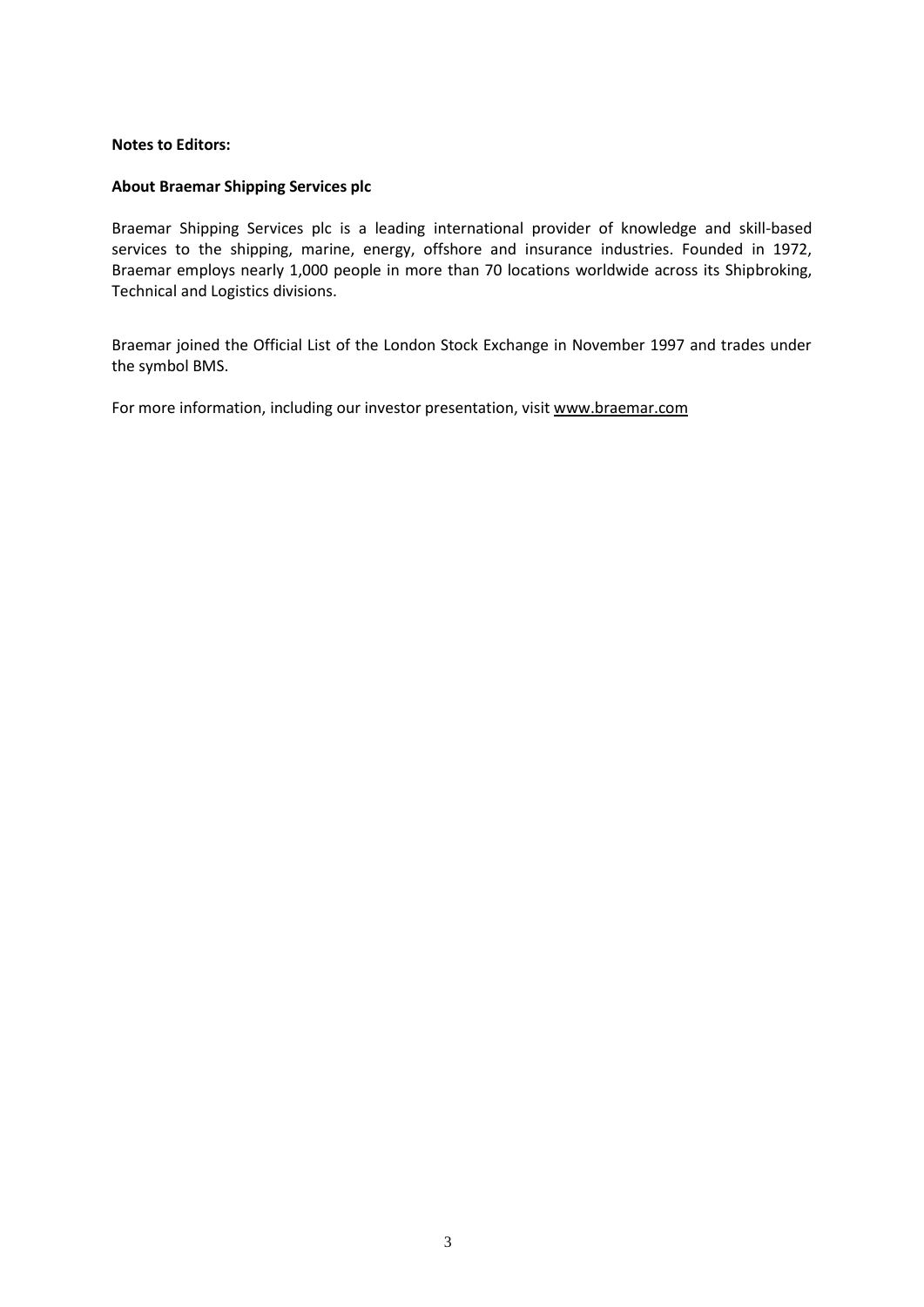### **Preliminary Announcement – Year Ended 29 February 2016**

### **Chairman's statement**

Braemar operates across the shipping, marine, energy, offshore and insurance sectors. We play a critical role in providing skills and knowledge in markets dominated by uncertain macro-economic factors. We face challenges arising from a lower level of oil and gas exploration, changes in global trade patterns and oversupplied shipping markets. Our diversified portfolio of businesses and active management strategy has enabled us to deliver a solid performance in the face of tough markets.

#### **Results for the year**

Revenue for the year increased by 9% to £159.1 million (2015: £145.6 million) and underlying operating profit from continuing operations by 19% to £13.8 million (2015: £11.5 million). Underlying earnings per share were 34.7 pence compared with 32.3 pence last year and fulfils our expectation of enhancement in the first full year following the merger with ACM.

The Shipbroking division performed strongly during the year. Our breadth of services ensured that we were able to capitalise on the rise in activity in the tanker markets driven by increased oil production and tonne miles. The offshore and dry bulk shipping markets were weak and are expected to remain so for the foreseeable future. However we have already taken action to ensure we are appropriately structured for these conditions. Our total forward order book remains strong and is currently US\$49 million, of which approximately US\$26 million relates to 2016/17.

The businesses within our Technical division overall performed as expected. As previously reported, the continuing impact of low oil prices affected our Offshore businesses. However this was offset by a strong performance in our Engineering business, which is a market leader in the provision of LNG engineering services.

Our Logistics division reported a lower level of profitability, but invested to expand the business in the UK and USA and won new work which we expect will generate positive returns in the future.

#### **Board and management**

I was delighted to succeed Sir Graham Hearne as Chairman of the Group at the AGM in June 2015. We also welcomed Louise Evans to the Board, succeeding Martin Beer as Group Finance Director in June 2015.

## **Dividend**

The Directors are recommending, for approval at the Annual General Meeting on 30 June 2016, an unchanged final dividend of 17 pence per share.

This dividend will be paid on 29 July 2016 to those on the register at close of business on 1 July 2016. Together with the 9 pence interim dividend, the Company's dividend for the year of 26 pence (2015: 26 pence) will be covered 1.3 times (2015: 1.2 times) by earnings from underlying operations.

## **Colleagues**

Braemar is a people business and it is the hard work, commitment and enthusiasm of our staff that continue to deliver our business performance. As always, the Board would like to recognise and thank everyone in the Group for their untiring efforts to establish and maintain Braemar as a valued provider of knowledge based services to the shipping, marine, energy, offshore and insurance markets across the globe.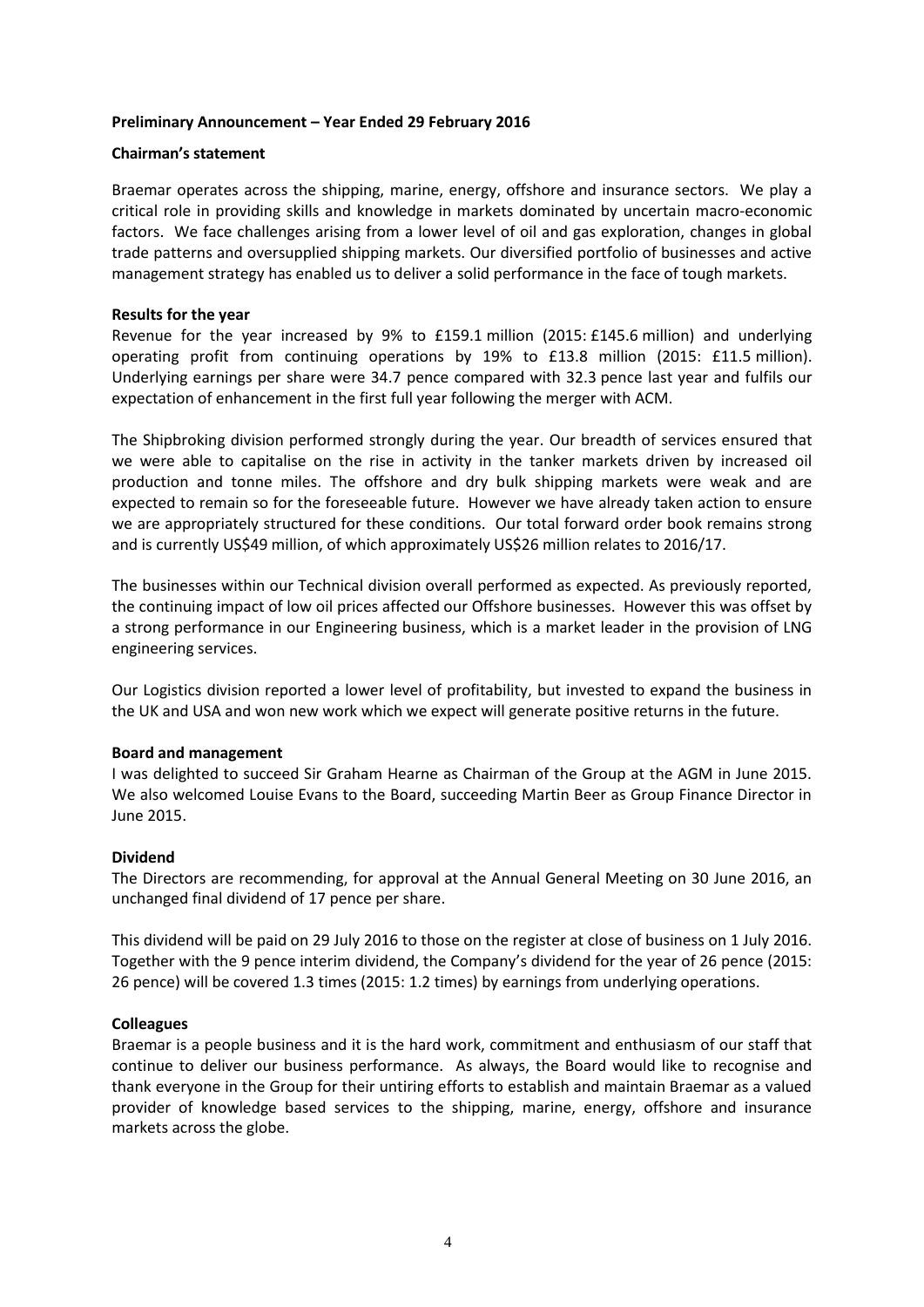## **Outlook**

Our diversified portfolio of businesses has again put us in a strong position to handle the volatility of the shipping, marine, energy, offshore and insurance markets during the years ahead. We anticipate that our markets will continue to experience volatility and uncertainty, but that the balance of our portfolio creates greater stability which will enable us to continue to build the business.

Much has been achieved during recent years and I am encouraged by our continuing good progress. While there are likely to be market swings which affect our individual businesses, overall we expect the Group to achieve a broadly similar level of activity in the coming year. Over the longer term, we remain confident for the prospects of our diversified Group and will look to continue to grow our businesses both organically and by acquisition.

David Moorhouse CBE, FNI Chairman 13 May 2016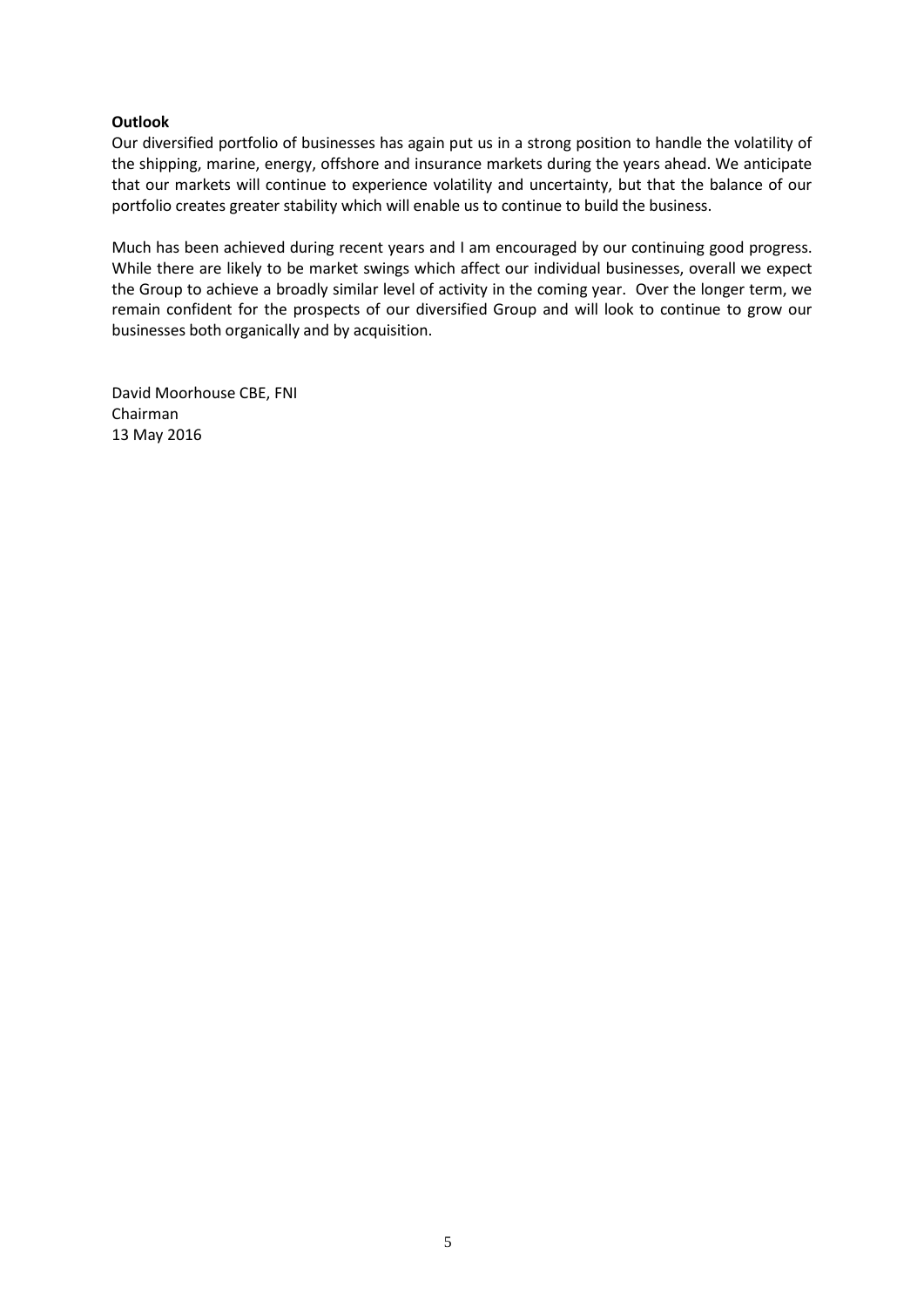### **Chief Executive's Statement**

#### **Trading performance**

Braemar is a diversified group operating in the shipping, marine, energy, offshore and insurance markets. After a year of significant change in 2014/15, I am pleased to report this year's results which demonstrate the success of our on-going strategy to diversify and grow the business. The results show we made encouraging progress with revenue increasing by £13.5 million to £159.1 million and underlying operating profit increasing by £2.3 million to £13.8 million.

Revenue in our Shipbroking division increased by £17.1 million to £70.7 million and underlying operating profit by £4.1 million to £9.7 million. This growth was the result of the success of our merger with ACM last year where we created a stronger and larger business. Individual shipping markets have performed with highly differential results and we have benefited from the strong tanker markets where we have a larger presence. Volatility in these sectors has enhanced the demand for our broking services as clients seek to protect their market exposure. The Dry Bulk and Offshore markets were universally weak but we have ensured that all areas are appropriately structured for these market conditions.

The Technical division met our expectations with revenue increasing significantly by £4.6 million to £54.3 million, but underlying operating profit fell by £1.1 million to £5.2 million. The division includes a mix of businesses facing different market dynamics, and while certain business units have suffered from the falling oil price and slowdown in Asia, others have seen increased project activity.

Revenue in the Logistics division fell by £8.2 million to £34.1 million reflecting a lower level of freight forwarding business. Underlying operating profit also fell by £0.7 million in the year to £1.6 million. This was largely due to the set-up costs of our new office in Houston and the lead time to the start of new contracts. The profitability of the freight forwarding and bespoke projects departments was also affected by delays to specific infrastructure projects in the UK. Notwithstanding these factors, the division has laid the foundations for future growth and the early signs of recovery are underway.

## **Strategic developments**

Our objective remains to build the Braemar Group as the most valued provider of knowledge and skill-based services to the shipping, marine, energy, offshore and insurance markets on a global basis. As we have built our three divisions in recent years we have created a global presence that provides us with a strong platform to add to our teams and existing businesses to achieve this.

Our Executive Committee meets regularly to explore opportunities to grow the Braemar Group and identify ways to enhance our three divisions. We continue to seek opportunities to expand either by acquisition or by developing our business organically. To this end we have recently concluded a structured refinancing arrangement with HSBC bank that will make up to £30 million available for future business development.

We invested in information technology and infrastructure across our offices during the year in order to better support the Group. We continued to roll out a common accounting system across all divisions and, once completed, our global Group will operate across a common accounting platform. This will enable an improved ability to share information across the Group and make it easier to bolt on or establish new enterprises.

We increased the resource for developing and training our staff to ensure there is career development and effective succession in place in all areas of the Group.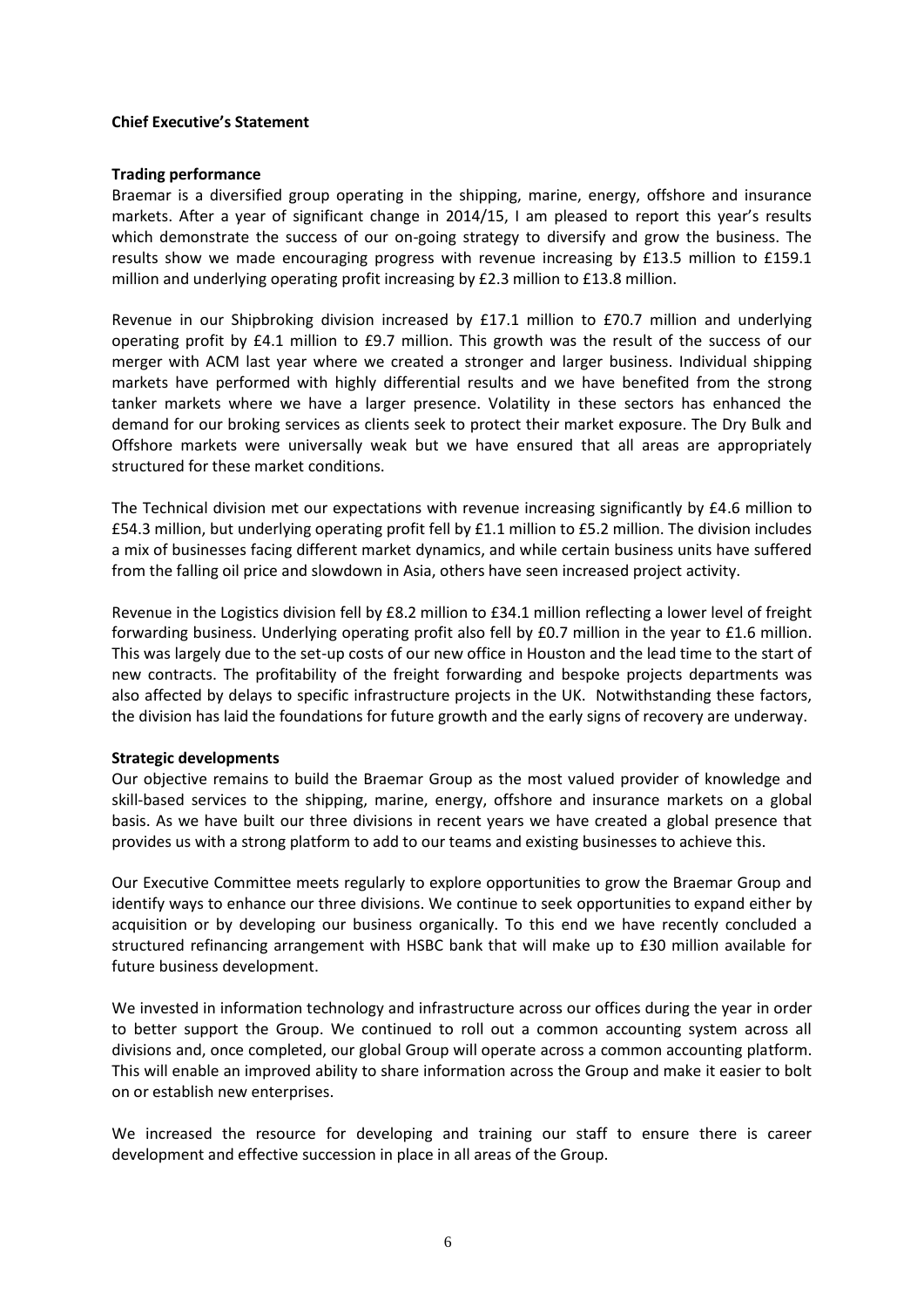At the end of 2015, we relocated our two Technical London offices into a single location and fitted out the office to be consistent with our corporate brand. We have four hub offices in London, Singapore, Houston and Melbourne from which we will continue to build the Braemar Group.

I am very pleased with the progress the Group made during the year and believe that we can continue to develop the Group further. I am looking forward to working with the staff and leadership team to move into the next phase of Braemar's development.

James Kidwell Chief Executive 13 May 2016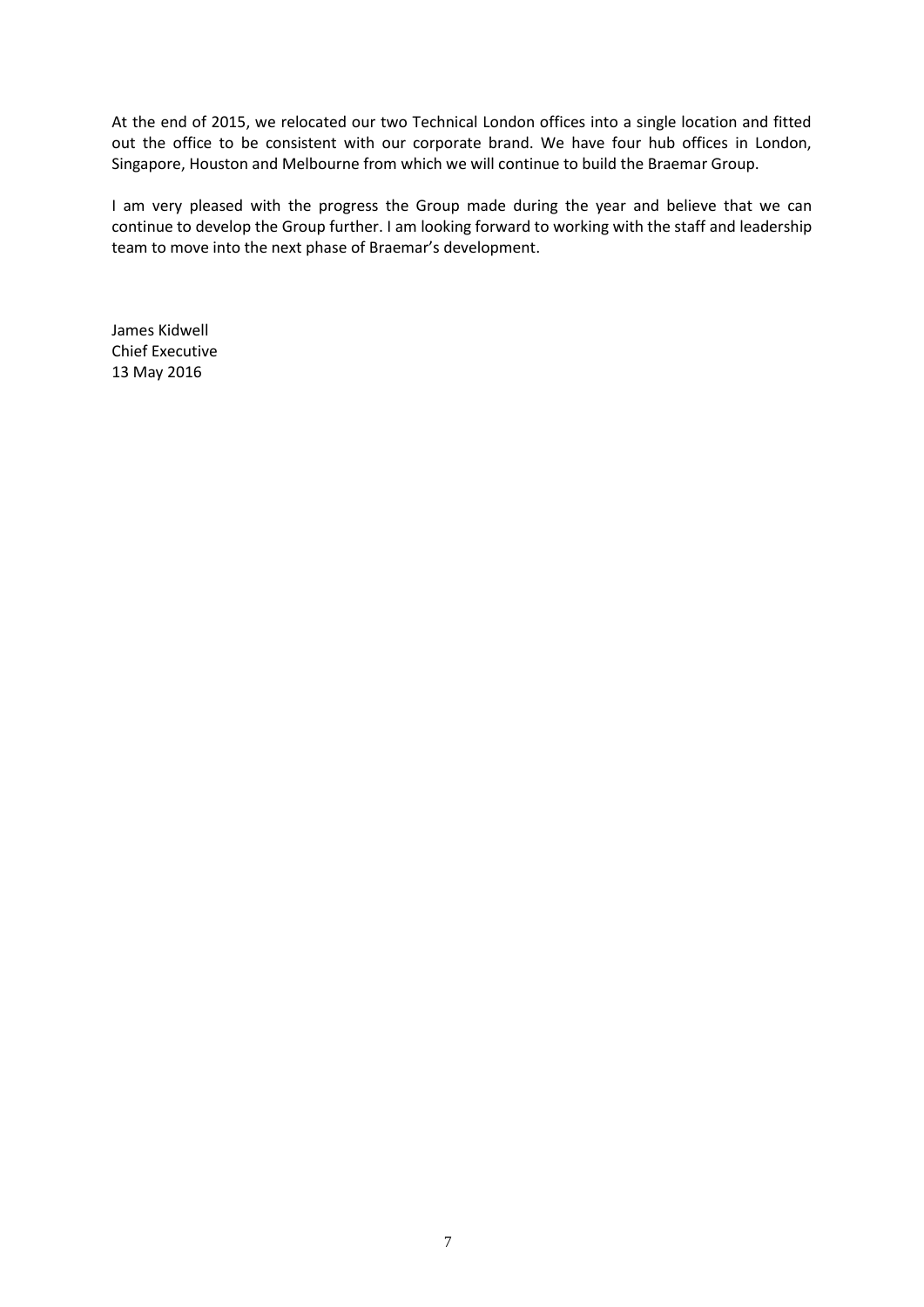### **Review of Operations**

#### **Shipbroking Division – Braemar ACM Shipbroking**

Braemar ACM is one of the largest shipbroking companies in the world. With brokers located in the key shipping geographies worldwide, covering voyage and contract chartering, sale and purchase, long term projects and market research across all the major commercial shipping sectors, Braemar ACM can deliver a comprehensive shipbroking service in any location and at any time.

The Shipbroking division reported strong growth with revenue up 32% on the prior year at £70.7 million and underlying profits up 73% at £9.7 million. This reflects the success of our July 2014 merger to form Braemar ACM Shipbroking.

#### **Deep Sea Tankers**

The Deep Sea crude oil and refined product desks operate predominantly out of London and Singapore with teams in Mumbai, Dubai, Connecticut and Houston. The teams delivered a strong performance in 2015/16 driven by increased oil production which stimulated demand for tankers and served to increase freight rates to levels not experienced since 2008.

The fall in oil prices continues to support global demand for oil. Crude oil trade surged during 2015 as refineries increased activity to meet demand for transport fuels and petrochemical feedstock. This increased consumption of oil and the demand for seaborne crude particularly stimulated the VLCC market. The global rise in supply of oil led to increased competition for tonnage which was further enhanced as Far Eastern countries diversified their crude intake from the Middle East to include the Atlantic Basin producers, thus increasing tonne miles and keeping freight rates strong. The rise in supply also allowed contangos to develop which created an incentive for oil traders to store oil, increasing the levels of land-based storage and leading to some discharge delays and a reduction in available tonnage.

Despite China's economic slowdown, it continued to fill its strategic petroleum reserves. The market also benefitted from relatively low growth in the global tanker fleet with a small number of new ships coming into the market. However ship owners also chose to defer demolition of other vessels to capitalise on the strong freight rates.

The strong spot market had a positive effect on the long-term period charter market and the freight futures market and our experienced teams were able to help clients in managing their exposure to volatile freight markets.

The fall in oil prices also boosted clean product demand globally, particularly in developing countries that lacked the refining infrastructure to meet their own product needs. Importantly, having started 2014 significantly underutilised, the world's refineries were able to meet this new demand. Rising demand was supported by rising average voyage duration.

For 2016/17 the market looks to remain uncertain. Low crude oil prices and longer voyage distances are expected to continue which may drive further growth in demand, but this could be offset by the effect of the delivery of new ships and an expected low level of demolition. With the lifting of economic sanctions against Iran, more Iranian crude oil volumes are expected but the effect on the market is unclear and may be offset by the utilisation of Iranian-owned crude tankers in the international market.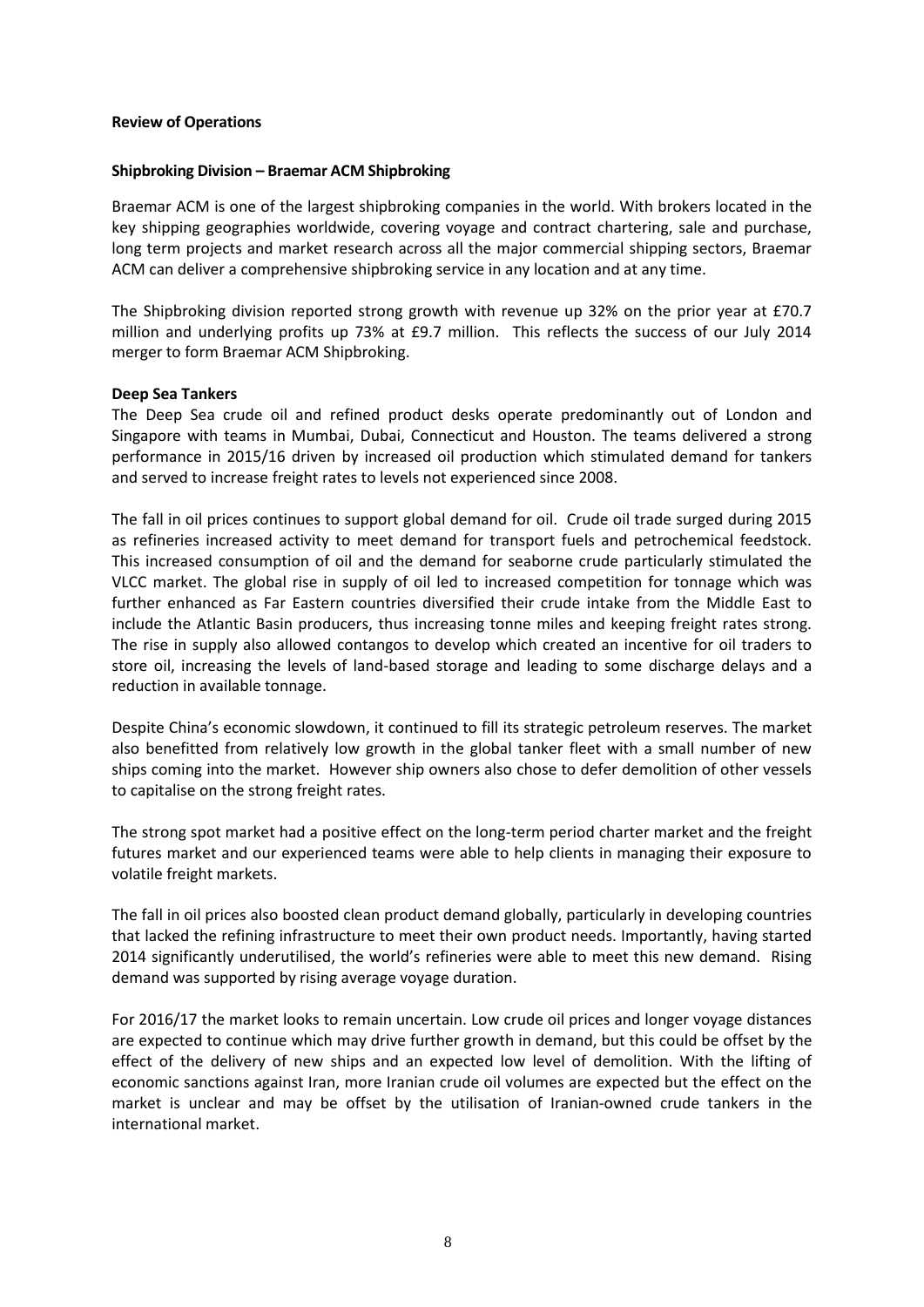### **Specialised Tankers**

Specialised Tankers covers the transportation of LNG, LPG, petrochemical gases, chemicals and smaller parcels of products. In 2015/16 each of the teams performed well and delivered growth performances.

The LNG and LPG markets have experienced overall fleet growth during recent years, with investment in VLGCs leading expansion. This growth in fleet size has generated an oversupply of freight against a lack of world wide demand which has resulted in low rates in the spot market and a diminishing need for time charters.

## **Offshore**

Our offshore desk operates out of London, Aberdeen, Singapore and Houston. 2015/16 was a tough year with exploration activity significantly curtailed as major oil companies sought cost reductions. Reduced exploration activity led to decreased demand for vessels while supply increased as timecharter contracts came to an end resulting in a reduction in spot rates. It is likely that these market conditions will continue until we see a period of higher and more stable oil prices stimulating new exploration activity. Against this challenging backdrop, our Offshore team performed well to deliver a profitable performance.

## **Dry Bulk**

The Dry Bulk Desk operates from offices in Australia, London, Singapore, India and China. Despite increased transaction volumes, 2015/16 was one of the poorest Dry Cargo freight markets on record due to the over supply of tonnage combined with weaker commodity demand. This was largely driven by the slowdown in the growth rate in China where iron ore and coal demand remains a significant influence on the Capesize market. Cape rates reached lows not experienced since the mid 1980's.

Going into 2016/17, the projected volume of new ships coming into the market is expected to put further pressure on the current imbalance between oversupply of tonnage and dry bulk demand. The full unwind of excess supply is likely to take some time and an increase in layup and demolition for the older vessels will be needed to correct the imbalance. In recent weeks freight rates have recovered somewhat, as measured by the increase in the Baltic Dry Index from its historic low in February 2016, and we are seeing increasing interest in investment in the sector.

Nevertheless, market weakness presents opportunities to build our business and we are selectively hiring experienced brokers to build our global reach in the Dry Bulk sector.

## **Sale and Purchase**

Our sale and purchase team operates out of London, Singapore, Beijing and Shanghai. The team achieved a strong performance with second hand activity in the Dry Cargo market particularly strong. This was predominantly driven by the oversupply of tonnage and pressure on ship owners to sell. However, the opposite was true in the Tanker market as higher charter rates limited owners' desire to sell vessels.

The shipping markets are subject to regulation to standardise best practice, preserve the marine environment and reduce global warming gas emissions. We anticipate that the increased regulation will lead to more investment in fleet renewal and an acceleration of demolition of certain ships which will be replaced with new designs. However the timing of this activity is currently uncertain.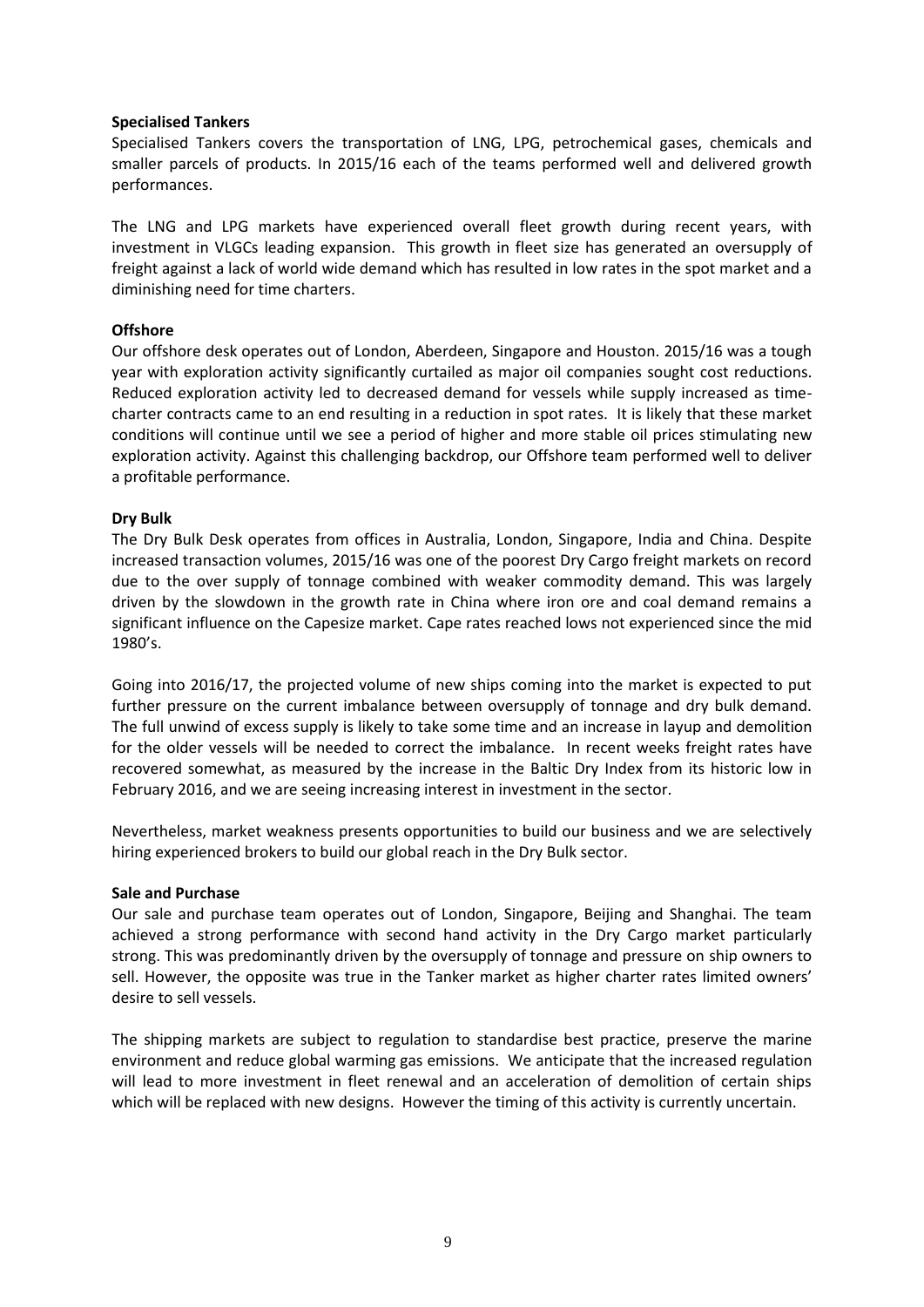#### **Technical Division**

Braemar's Technical division provides energy loss adjusting, surveying, marine engineering and consultancy services to the shipping, marine, energy, offshore and insurance markets.

The division reported revenue up 9% on the prior year at £54.3 million, mainly as a result of strong growth in Braemar Engineering. Operating profit at £5.2 million was lower reflecting margin pressure and lower activity in the Offshore market.

### **Braemar Offshore**

The fall in oil price resulted in markedly lower exploration and construction activities in the offshore energy sector as oil companies seek to reduce their own costs. A number of forecast large projects have either been shelved or delayed and many existing projects have been scaled down. Despite the challenging market environment, Braemar Offshore performed relatively well due to a pro-active approach to retain existing business and by expanding its service offering. The highly skilled and versatile staff employed across the eight offices in the Far East region have been key to this.

#### **Braemar Engineering**

Braemar Engineering continued to benefit from its market-leading position in the LNG sector and reported a strong result in 2015/16 based on both marine and shore-based LNG consulting for long term investment programmes. The team in the UK progressed with a major three-year project for the design, site supervision and crew training for six LNG ("liquefied natural gas") carrier newbuildings. The project has now delivered five of the six vessels with the final vessel due for completion in mid-2016. The office in Houston has also seen solid growth from its involvement in a significant project aimed at supplying LNG to vessels for use as bunker fuel. At the end of 2015, we announced our exclusive involvement in the development of a new cost-effective technology for the containment of LNG.

#### **Braemar Adjusting**

Braemar Adjusting was also affected by reduced activity in the oil and gas sector. Output from the four US shale basins declined with construction projects and major field development being postponed or experiencing significant regulatory delay. The active worldwide drilling fleet also reduced significantly during the last year, impacting all oil & gas service industries. However, over the last few years management took several strategic decisions which have helped build and shelter the business. These were to establish a strong presence in the Middle East, expand North American operations and to diversify the business to include refining, petrochemical, power and mining as well as upstream oil and gas. The business continues to recruit and develop staff and focus on growing its market share through the current market cycle to position the business for the future.

#### **Braemar incorporating the Salvage Association**

Braemar incorporating the Salvage Association performed well in the year against a backdrop of fewer casualty claims. Although the number of surveys undertaken was lower than the previous year an increase in the number of consultancy assignments, project cargo surveys and complex Hull & Machinery cases contributed to a higher level of revenue. This increase reflects our desire to expand the business into new areas of Marine Consultancy. The business has a wide network of offices and the performance across the different locations varied with an improvement in the Middle East and Americas offset by lower level activity in the South East Asian region where trading conditions are challenging. We also increased our workforce with both traditional and new skillsets which underlines our commitment to growth, supporting our global client base and maintaining the technical standards of our staff.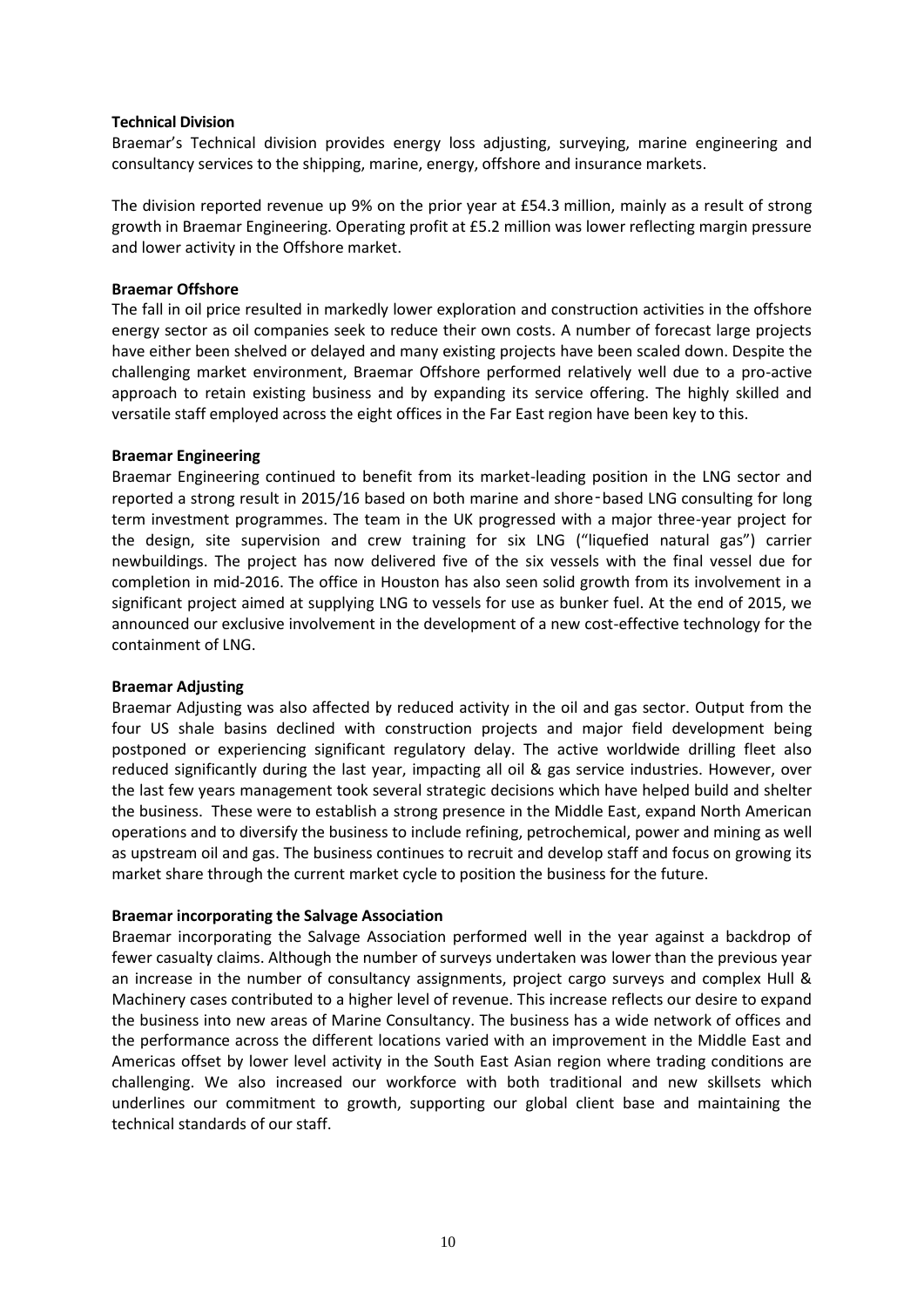#### **Braemar Howells**

Despite the challenges faced in most marine and offshore oil sectors, Braemar Howells operated at a similar activity level to the prior year and achieved a higher operating profit due to cost savings flowing from a restructuring at the end of the previous financial year. The results benefited from a number of projects including a project to handle bitumen and the removal of the wreck of a vessel off the Pembrokeshire Coast. The business prides itself on the core skill of providing a 24/7 global incident response service, applying the Company's specialist knowledge and expertise as required. The International arm of the business currently operates in West and Central Africa, providing environmental consultancy and the hire of offshore drilling oil spill support packages.

#### **Logistics Division – Cory Brothers**

Cory Brothers Shipping Agency provides ship agency, freight forwarding and logistics services within the UK, Singapore and the US. Cory has extensive industry experience and maintains a worldwide reputation for customer care and insistence on the highest standards. An in-depth knowledge of client requirements across the division ensures the delivery of a first-class service.

Cory Brothers had a challenging year reflecting the tough Ship Agency and Logistics markets. Our strategy has been to focus on higher value work together with geographic expansion into European and US markets. We aim to provide clients with exceptional customer service while targeting regional and industry-specific growth opportunities.

#### **Port Agency**

The Ship agency business services UK ports, the port of Singapore, and has expanded into North America serviced from a new office in Houston. The agency business also has joint arrangements with many world wide agency partners most notably in Brazil, Amsterdam and Gibraltar. Our Global Hub business continues to grow through our blue chip customer base. The underlying UK port agency market has been difficult, but our market share has increased and ship numbers have been maintained. Markets continue to be challenging but there are signs of improvement in 2016. We are seeking to build our UK market share in the coming year as well as continuing to grow the Global Hub business and our presence in North America.

#### **Forwarding and Logistics**

Cory Logistics revenue fell in 2015-16 due to delays to major infrastructure project cargoes and the impact of lower activity in the Oil and Gas markets. We were able to sustain our position in key business areas through growth in new services as well as the existing contract business. This was achieved despite a market backdrop of volatile freight rates. The introduction of new Logistics teams in Houston, Atlanta and Singapore have provided new opportunities of growth.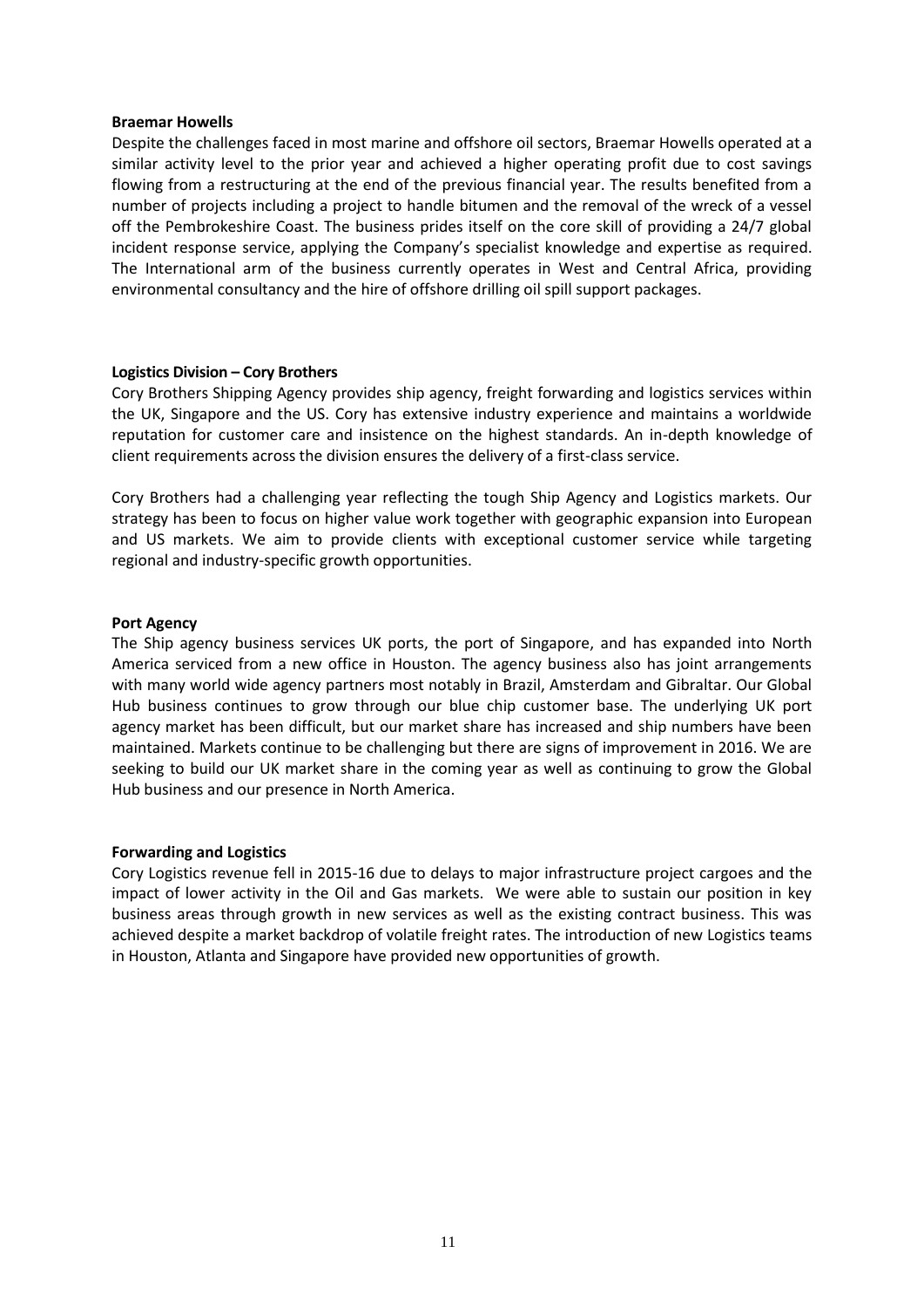#### **Financial review**

#### **Summary Income Statement**

|                                                                      |            | Restated  |             |
|----------------------------------------------------------------------|------------|-----------|-------------|
|                                                                      | 2016       | 2015      | 2014        |
|                                                                      | £'000      | f'000     | f'000       |
| Revenue                                                              | 159,125    | 145,601   | 125,531     |
| Cost of sales                                                        | (33, 365)  | (37,700)  | (31, 758)   |
| Operating costs                                                      | (109, 329) | (93, 749) | (82, 252)   |
| Divisional operating profit - before central costs                   | 16,431     | 14,152    | 11,521      |
| <b>Unallocated costs</b>                                             | (2,673)    | (2,621)   | (2, 238)    |
| Operating profit before exceptional and acquisition<br>related items | 13,758     | 11,531    | 9,283       |
| Non-recurring and acquisition related items                          | (3, 445)   | (5,948)   | (432)       |
| Operating profit                                                     | 10,313     | 5,583     | 8,851       |
|                                                                      |            |           |             |
| <b>Divisional highlights</b>                                         |            |           |             |
|                                                                      |            | Restated  |             |
|                                                                      | 2016       | 2015      | 2014        |
|                                                                      | £'000      | f'000     | f'000       |
| Shipbroking                                                          |            |           |             |
| Revenue                                                              | 70,699     | 53,589    | 40,866      |
| Divisional operating profit                                          | 9,653      | 5,588     | 2,635       |
| Operating profit margin                                              | 13.7%      | 10.4%     | 6.4%        |
| Employee numbers <sup>(1)</sup>                                      | 334        | 327       | $286^{(1)}$ |
| <b>Technical</b>                                                     |            |           |             |
| Revenue                                                              | 54,283     | 49,646    | 45,748      |
| Divisional operating profit                                          | 5,201      | 6,289     | 6,905       |
| Operating profit margin                                              | 9.6%       | 12.7%     | 15.1%       |
| Employee numbers <sup>(1)</sup>                                      | 444        | 410       | 385         |
| <b>Logistics</b>                                                     |            |           |             |
| Revenue                                                              | 34,143     | 42,366    | 38,917      |
| Divisional operating profit                                          | 1,577      | 2,275     | 1,981       |
| Operating profit margin                                              | 4.6%       | 5.4%      | 5.1%        |
| Employee numbers <sup>(1)</sup>                                      | 189        | 192       | 223         |

(1) Average annual equivalent number of employees.

#### **Overview**

Group revenue grew by 9.3% to £159.1 million, although the split of revenue across the three divisions has changed compared to last year. Revenue in Shipbroking has increased, primarily due to a full twelve months of results for the enlarged Shipbroking division. The Technical division reported higher revenue than last year, but revenue from Logistics decreased due to the lower level of revenue from freight forwarding. Operating profit margin has improved significantly in the Shipbroking division due to the improved business efficiency and economies of scale. The margin in the Technical division has reduced due to a changing mix of business within the division. The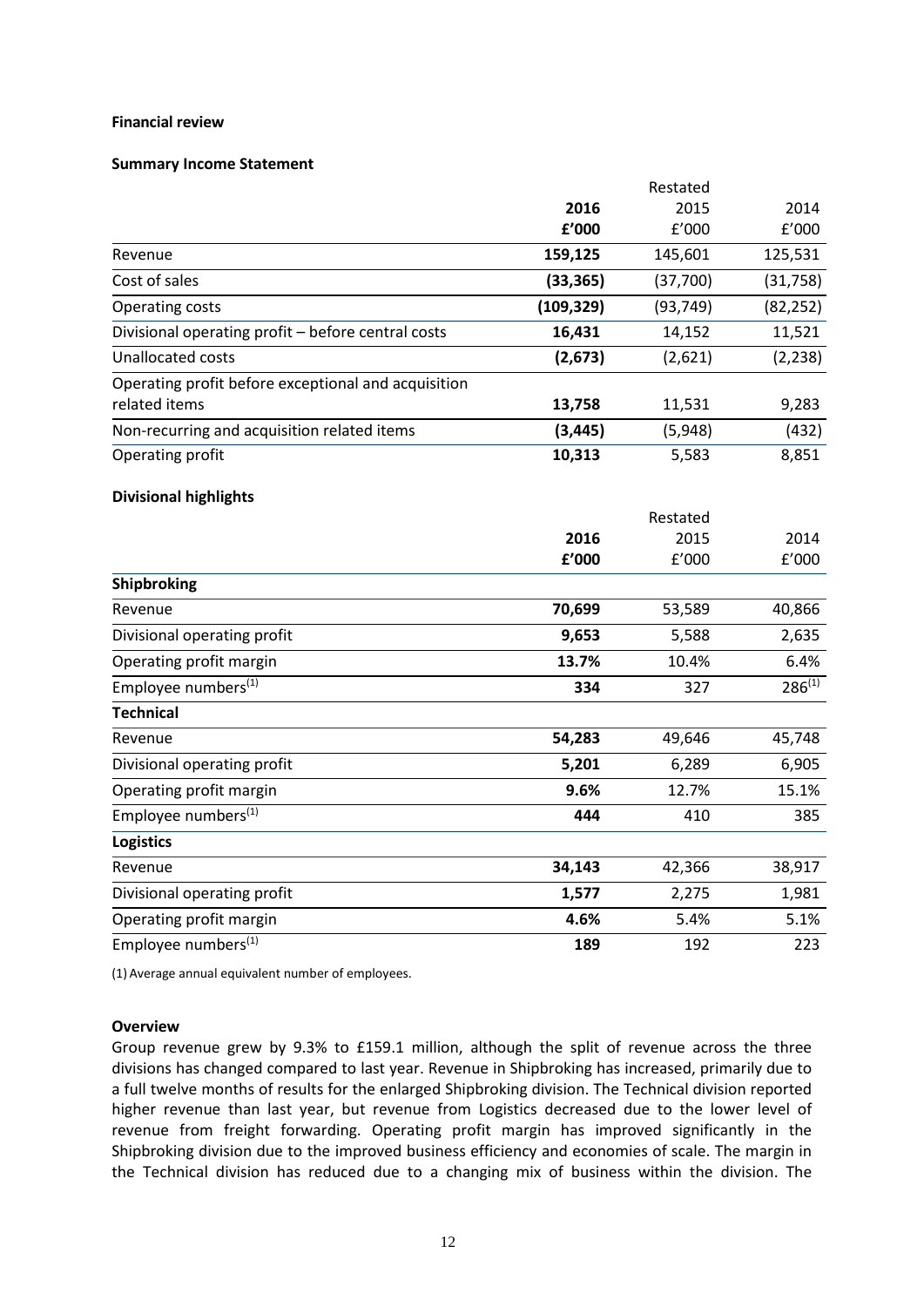operating profit margin of the Logistics division has also reduced partly due to costs associated with establishing the new offices in the US and partly due to extended project lead times.

## **Non-recurring and acquisition-related items**

Non-recurring costs largely relate to the completion of the integration of the Shipbroking businesses.

Intrinsically linked to the acquisition of ACM was a share plan that was put in place to retain key staff. The cost of this share plan is categorised as acquisition-related expenses and the charge in the year was £1.6 million (2014/15: £0.8 million). This charge will be approximately £1.6 million in 2016/17 and after that will reduce as the share awards start to vest. Finally, a charge of £1.1 million (2014/15: £1.8 million) has been incurred in relation to the amortisation of intangible assets arising from the acquisition of ACM as well as acquisitions from previous years.

## **Direct and operating costs**

Cost of sales comprises freight and haulage costs incurred in the Logistics division and payments to sub-contractors, materials, and other costs directly associated with the revenue to which they relate in other divisions. The level of cost of sales has reduced in the year in the forwarding and liner business within the Logistics division due to a lower level of activity, but this has been partly offset by a higher level of direct costs in the Technical businesses. The level of operating costs in the year is higher than last year and partially due to the full year impact of costs in the combined Shipbroking business compared to only seven months of costs in the previous year. The level of costs has also increased in the Technical division following successful recruitment and retention of staff in Braemar SA and Braemar Engineering.

Central costs increased slightly during the year as a result of the increased size of the Group as well as non-recurring costs incurred in the first half associated with Group Board changes.

## **Finance costs**

The net finance cost for the year of £0.4 million (2015: £0.3 million cost) reflects the cost of working capital and the term facilities required to complete the ACM merger.

## **Balance sheet**

Net assets at 29 February 2016 were £107.3 million (2015: £104.3 million). The balance sheet is comparable to last year and there have been no significant capital transactions during the year. Net working capital is also at a similar level to last year but against an increase in business volumes, demonstrating our drive to improve cash conversion.

## **Borrowings and cash**

At the balance sheet date, the Group has bank facilities of £15 million comprising a revolving facility of £10 million and an amortising term loan of £5 million that is repayable at £450,000 each quarter. At the end of the year the Group had net cash of £9.2 million (2015: £7.2 million) made up of £11.5 million of cash and £2.3 million of drawings of the facility.

The normal pattern of cash for the Group is for the second half of the year to show higher cash generation than the first half when the majority of staff bonuses are paid and the final dividend is paid to shareholders.

During April 2016, the Group entered a new banking relationship with HSBC. This provided total facilities of £30 million, made up of a revolving credit facility of £15 million and an accordion facility of £15 million. HSBC also provides access to global cash management opportunities, notably in our regional hubs of UK, Singapore and Australia.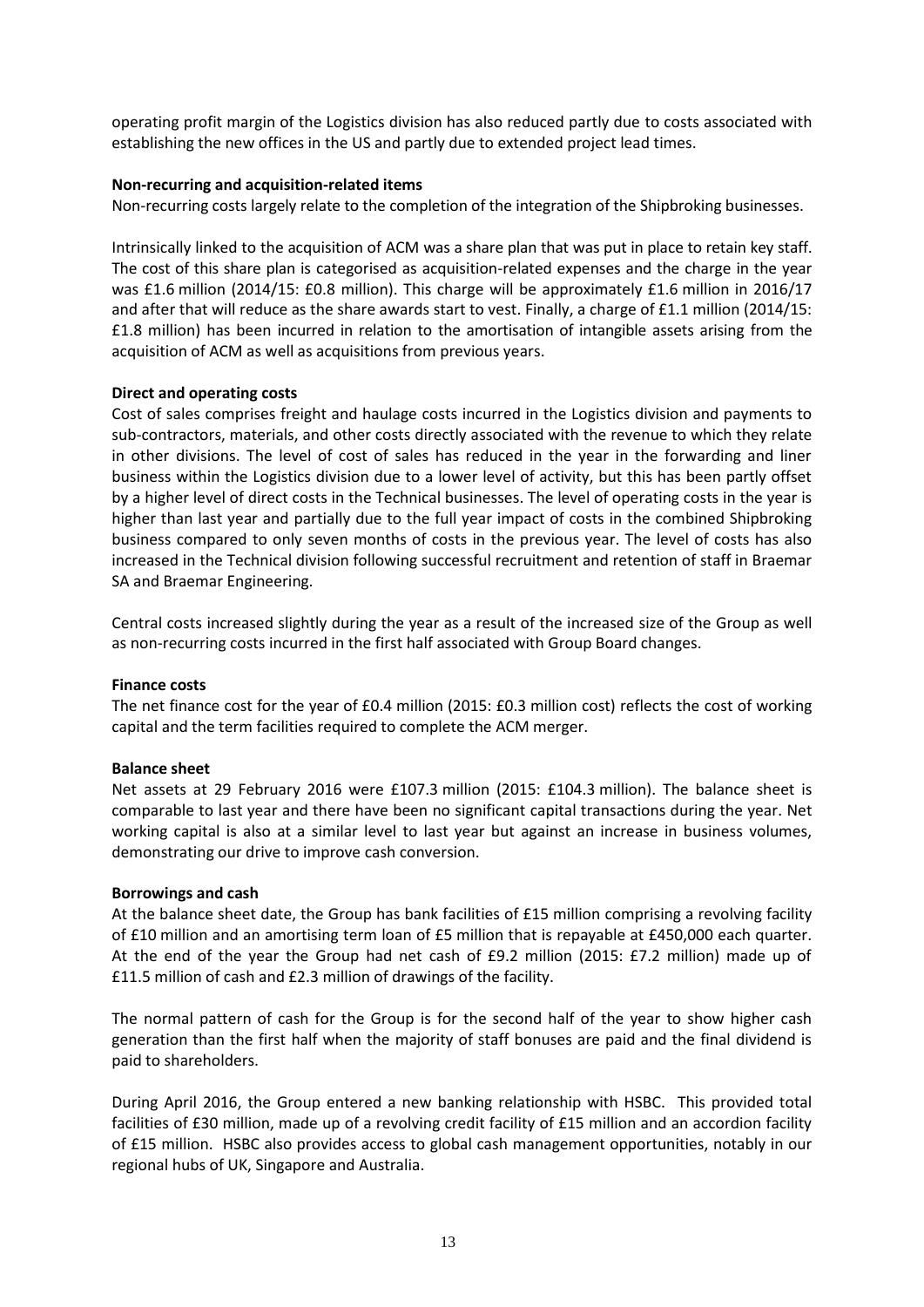#### **Retirement benefits**

The Group has a defined benefit pension scheme which is closed to new members. This scheme has a net liability of £1.2 million (2015: £1.5 million) which is recorded on the balance sheet at 29 February 2016. The current level of scheme specific funding is a cash contribution of £0.45 million annually.

#### **Foreign exchange**

The US dollar exchange rate relative to sterling moved by 10% in the year from US\$1.55/ $£1$  at the start of the year to US\$1.39/£1 at the end of the year. A significant proportion of the Group's revenue is earned in US dollars and the movement of the exchange rate has had a positive impact on earnings. However, the Group has maintained its treasury policy during the year to mitigate the full impact of the movement in the US dollar and at the end of the year held US\$31 million of forward cover at an average rate of US\$1.477/£1.

#### **Taxation**

The Group's effective tax rate in relation to continuing operations in 2015/16 was 23.9% (2015: 26.5%). The rate is higher than the UK standard rate of corporation tax of 20% largely due to the effect of disallowed expenses, the effect of tax deducted on repatriating cash from overseas and higher overseas corporate tax rates. The Group's profits are spread across a number of jurisdictions with both higher and lower corporate tax rates.

#### **Earnings per share**

Underlying earnings per share have increased 7.5% to 34.70 pence and enables a dividend cover for the full year of 1.3 times.

Louise Evans FCA Finance Director 13 May 2016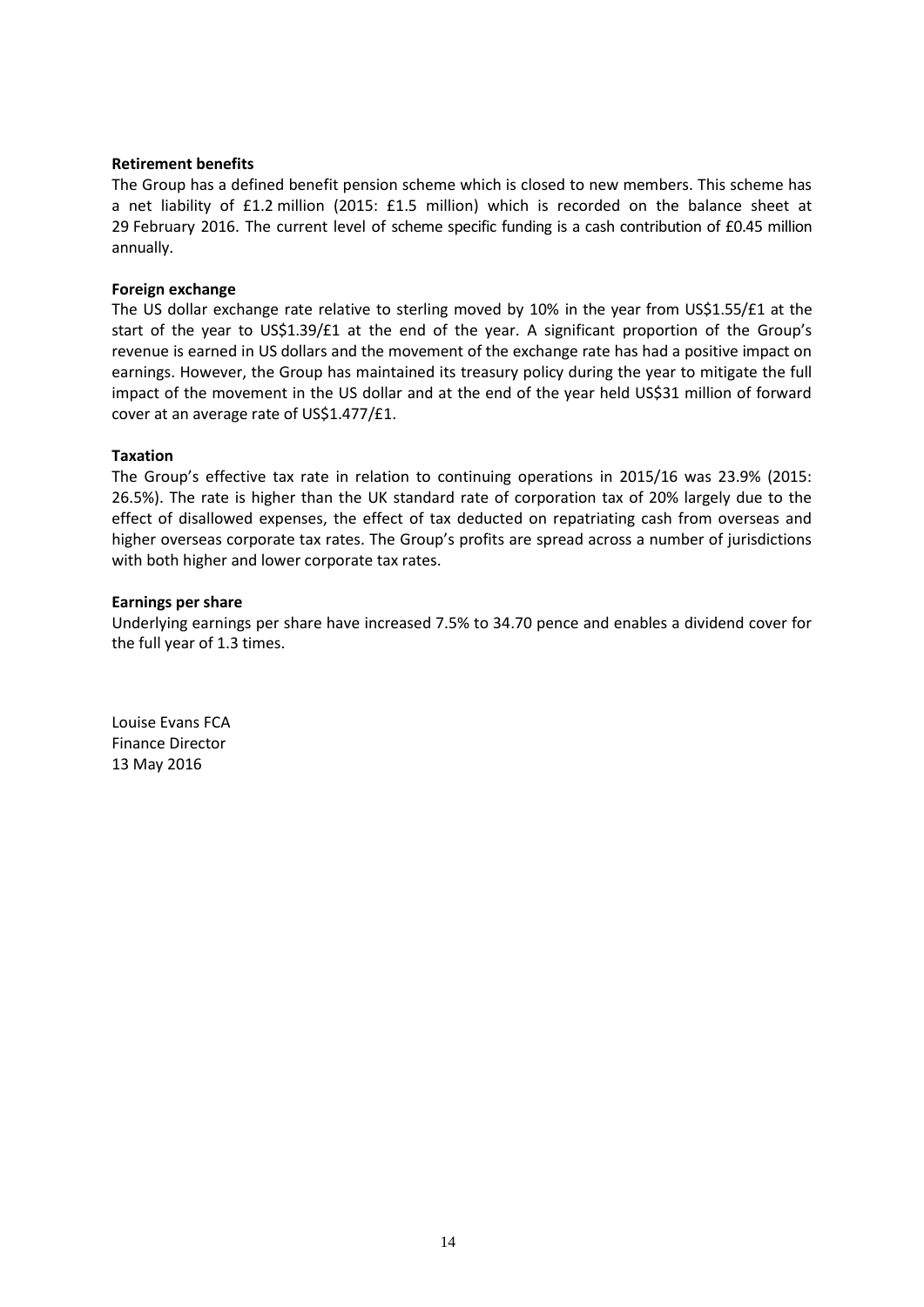| Consolidated income statement for the year ended 29 February 2016 |  |  |
|-------------------------------------------------------------------|--|--|
|-------------------------------------------------------------------|--|--|

|                                                                             |                   | 29 Feb 2016                                          | 28 Feb 2015 - Restated |                  |                                               |            |
|-----------------------------------------------------------------------------|-------------------|------------------------------------------------------|------------------------|------------------|-----------------------------------------------|------------|
|                                                                             |                   | <b>Exceptional</b><br>and<br>acquisition-<br>related |                        |                  | Exceptional<br>and<br>acquisition-<br>related |            |
| <b>Continuing operations</b>                                                | <b>Underlying</b> | items                                                |                        | Total Underlying | items                                         | Total      |
| Revenue                                                                     | 159,125           | $\overline{\phantom{a}}$                             | 159,125                | 145,601          | —                                             | 145,601    |
| Cost of sales                                                               | (33, 365)         |                                                      | (33, 365)              | (37,700)         |                                               | (37,700)   |
| Gross profit                                                                | 125,760           |                                                      | 125,760                | 107,901          |                                               | 107,901    |
| Operating costs:                                                            |                   |                                                      |                        |                  |                                               |            |
| Other operating costs<br>Acquisition-related expenses                       | (112,002)         |                                                      | $-$ (112,002)          | (96, 370)        |                                               | (96, 370)  |
| and amortisation                                                            |                   | (2,668)                                              | (2,668)                |                  | (3,738)                                       | (3,738)    |
| Non-recurring expenses                                                      |                   | (777)                                                | (777)                  |                  | (7,619)                                       | (7,619)    |
| Gain on sale of property,<br>plant and equipment                            |                   |                                                      |                        |                  | 5,409                                         | 5,409      |
|                                                                             | (112,002)         |                                                      | $(3,445)$ $(115,447)$  | (96, 370)        | (5,948)                                       | (102, 318) |
| <b>Operating profit</b>                                                     | 13,758            | (3, 445)                                             | 10,313                 | 11,531           | (5,948)                                       | 5,583      |
| Share of loss from joint<br>ventures                                        |                   |                                                      |                        | (22)             | (140)                                         | (162)      |
| Finance income                                                              | 45                |                                                      | 45                     | 238              |                                               | 238        |
| Finance costs                                                               | (432)             |                                                      | (432)                  | (531)            |                                               | (531)      |
| <b>Profit before taxation</b>                                               | 13,371            | (3, 445)                                             | 9,926                  | 11,216           | (6,088)                                       | 5,128      |
| Taxation                                                                    | (3, 198)          | 372                                                  | (2,826)                | (2,906)          | 719                                           | (2, 187)   |
| Profit for the year                                                         | 10,173            | (3,073)                                              | 7,100                  | 8,310            | (5, 369)                                      | 2,941      |
| Loss for the year from                                                      |                   |                                                      |                        |                  |                                               |            |
| discontinued operations                                                     |                   | (290)                                                | (290)                  |                  | (356)                                         | (356)      |
| Profit for the year<br>attributable to equity<br>shareholders of the parent | 10,173            | (3, 363)                                             | 6,810                  | 8,310            | (5, 725)                                      | 2,585      |
| Earnings per ordinary share                                                 |                   |                                                      |                        |                  |                                               |            |
| <b>Basic</b>                                                                | 34.70p            |                                                      | 23.23p                 | 32.28p           |                                               | 10.04p     |
| Diluted                                                                     | 31.53p            |                                                      | 21.10p                 | 29.48p           |                                               | 9.17p      |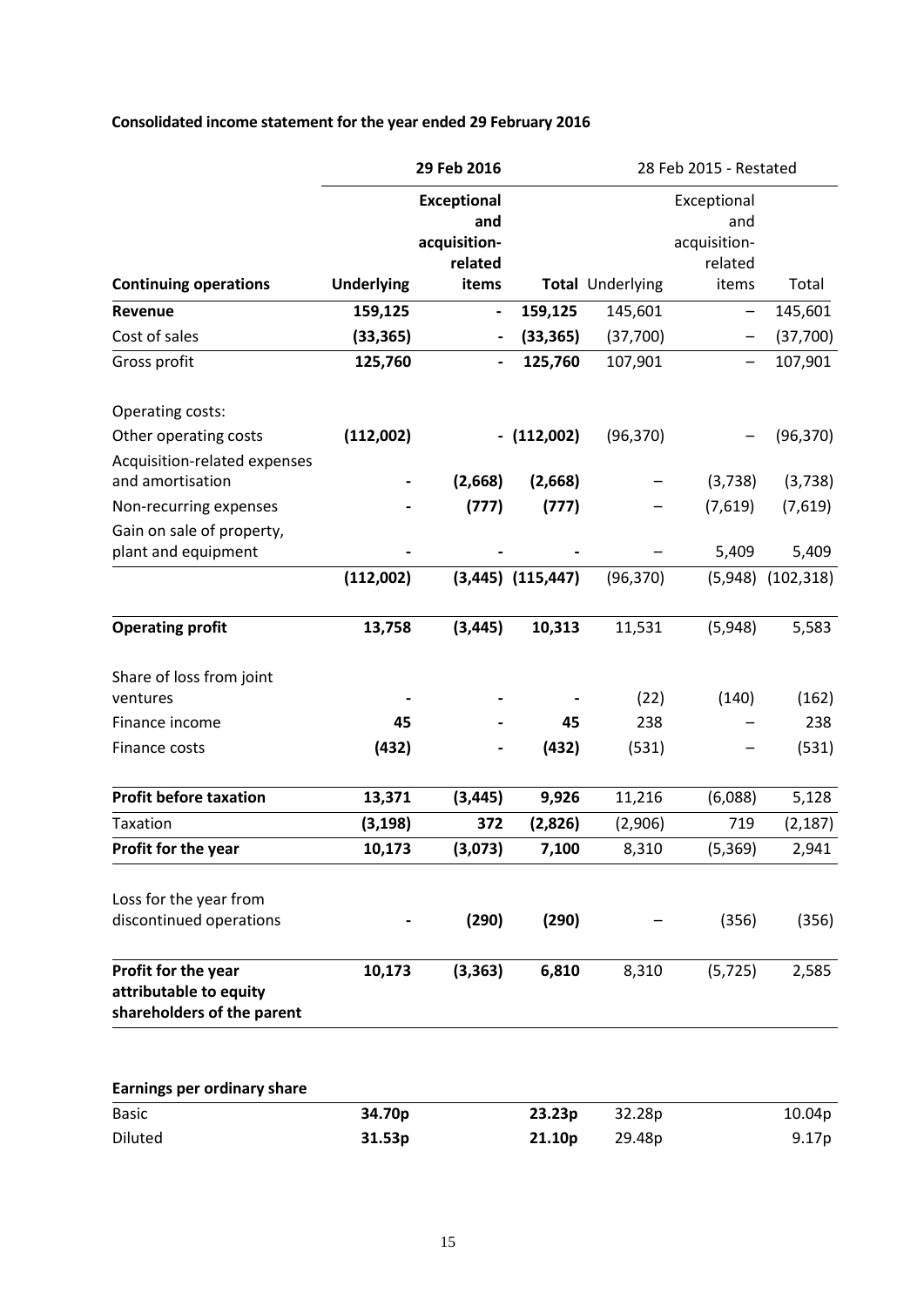## **Consolidated statement of comprehensive income for the year ended 29 February 2016**

|                                                                                              | 29 Feb | 28 Feb |
|----------------------------------------------------------------------------------------------|--------|--------|
|                                                                                              | 2016   | 2015   |
|                                                                                              | f'000  | f'000  |
| Profit for the year                                                                          | 6,810  | 2,585  |
| Other comprehensive income/(expense)                                                         |        |        |
| Items that will not be reclassified to profit or loss:                                       |        |        |
| Actuarial loss on employee benefit schemes – net of tax                                      | (296)  | (206)  |
| Items that are or may be reclassified to profit or loss:                                     |        |        |
| Available for sale investments – net change in fair value                                    |        | 352    |
| Foreign exchange differences on retranslation of foreign operations                          | 2,461  | 1,309  |
| Cash flow hedges - net of tax                                                                | (937)  | (78)   |
| Total comprehensive income for the year attributable to equity shareholders of<br>the parent | 8,038  | 3,962  |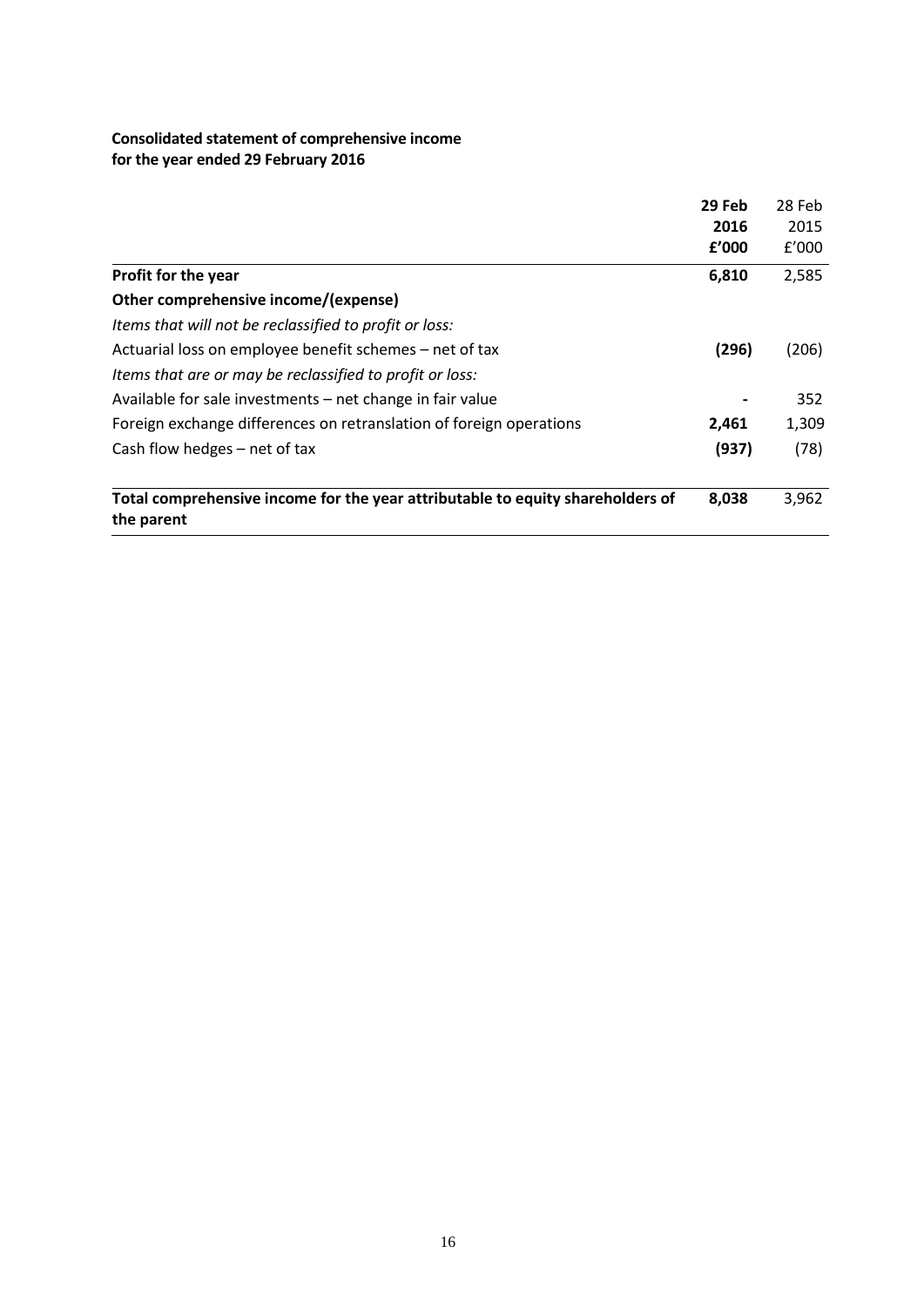## **Group balance sheet as at 29 February 2016**

|                                            |          | As at 29 Feb 2016 As at 28 Feb 2015 |
|--------------------------------------------|----------|-------------------------------------|
| <b>Assets</b>                              | £'000    | f'000                               |
| <b>Non-current assets</b>                  |          |                                     |
| Goodwill                                   | 76,912   | 76,254                              |
| Other intangible assets                    | 2,684    | 3,117                               |
| Property, plant and equipment              | 5,104    | 4,862                               |
| Investments                                | 1,537    | 1,528                               |
| Deferred tax assets                        | 2,177    | 1,548                               |
| Other long-term receivables                | 355      | 244                                 |
|                                            | 88,769   | 87,553                              |
| <b>Current assets</b>                      |          |                                     |
| Trade and other receivables                | 58,135   | 57,442                              |
| Cash and cash equivalents                  | 11,497   | 16,289                              |
|                                            | 69,632   | 73,731                              |
| <b>Total assets</b>                        | 158,401  | 161,284                             |
|                                            |          |                                     |
| <b>Liabilities</b>                         |          |                                     |
| <b>Current liabilities</b>                 |          |                                     |
| Derivative financial instruments           | 1,233    | 62                                  |
| Trade and other payables                   | 43,020   | 42,270                              |
| Short-term borrowings                      | 1,800    | 6,800                               |
| Current tax payable                        | 1,640    | 757                                 |
| Provisions                                 | 729      | 1,273                               |
|                                            | 48,422   | 51,162                              |
| <b>Non-current liabilities</b>             |          |                                     |
| Long-term borrowings                       | 500      | 2,300                               |
| Deferred tax liabilities                   | 430      | 825                                 |
| Provisions                                 | 533      | 1,242                               |
| Pension deficit                            | 1,211    | 1,482                               |
|                                            | 2,674    | 5,849                               |
| <b>Total liabilities</b>                   | 51,096   | 57,011                              |
| <b>Total assets less total liabilities</b> | 107,305  | 104,273                             |
|                                            |          |                                     |
| <b>Equity</b>                              |          |                                     |
| Share capital                              | 3,011    | 2,998                               |
| Share premium                              | 52,314   | 51,970                              |
| Shares to be issued                        | (3, 439) | (3,611)                             |
| Other reserves                             | 26,474   | 24,950                              |
| Retained earnings                          | 28,945   | 27,966                              |
| <b>Total equity</b>                        | 107,305  | 104,273                             |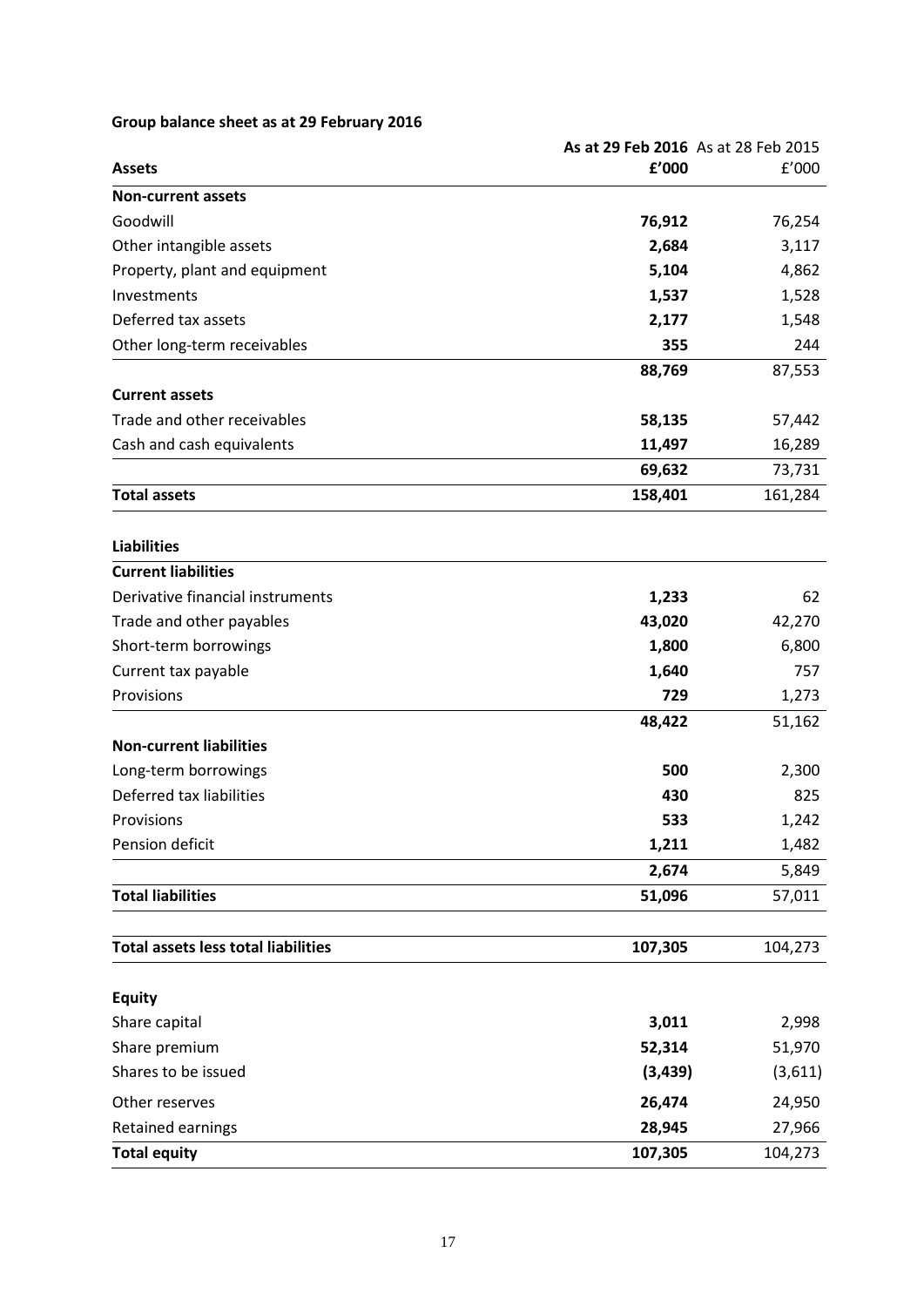# **Consolidated cash flow statements for the year ended 29 February 2016**

|                                                      | 29 Feb 2016 | 28 Feb 2015 |
|------------------------------------------------------|-------------|-------------|
|                                                      | f'000       | f'000       |
| Cash flows from operating activities                 |             |             |
| Cash generated from operations                       | 13,459      | 7,259       |
| Interest received                                    | 45          | 238         |
| Interest paid                                        | (432)       | (531)       |
| Tax paid                                             | (2,688)     | (3, 534)    |
| Net cash generated from operating activities         | 10,384      | 3,432       |
| Cash flows from investing activities                 |             |             |
| Acquisition of subsidiaries, net of cash acquired    |             | (10, 204)   |
| Disposal of undertakings                             |             | (647)       |
| Purchase of property, plant and equipment and        |             |             |
| computer software                                    | (2,098)     | (4,862)     |
| Proceeds from sale of investments                    |             | 800         |
| Proceeds from sale of property, plant and equipment  |             | 9,573       |
| Other long-term assets                               | (111)       | (2)         |
| Net cash used in investing activities                | (2, 209)    | (5, 342)    |
| <b>Cash flows from financing activities</b>          |             |             |
| Proceeds from borrowings                             |             | 14,839      |
| Repayment of borrowings                              | (6,800)     | (5, 739)    |
| Proceeds from issue of ordinary shares, excluding    |             |             |
| acquisitions                                         | 357         | 601         |
| Dividends paid                                       | (7,648)     | (6, 201)    |
| Purchase of own shares                               | (428)       | (228)       |
| Net cash used in financing activities                | (14, 519)   | 3,272       |
| (Decrease)/increase in cash and cash equivalents     | (6, 344)    | 1,362       |
| Cash and cash equivalents at beginning of the period | 16,289      | 13,694      |
| Foreign exchange differences                         | 1,552       | 1,233       |
| Cash and cash equivalents at end of the period       | 11,497      | 16,289      |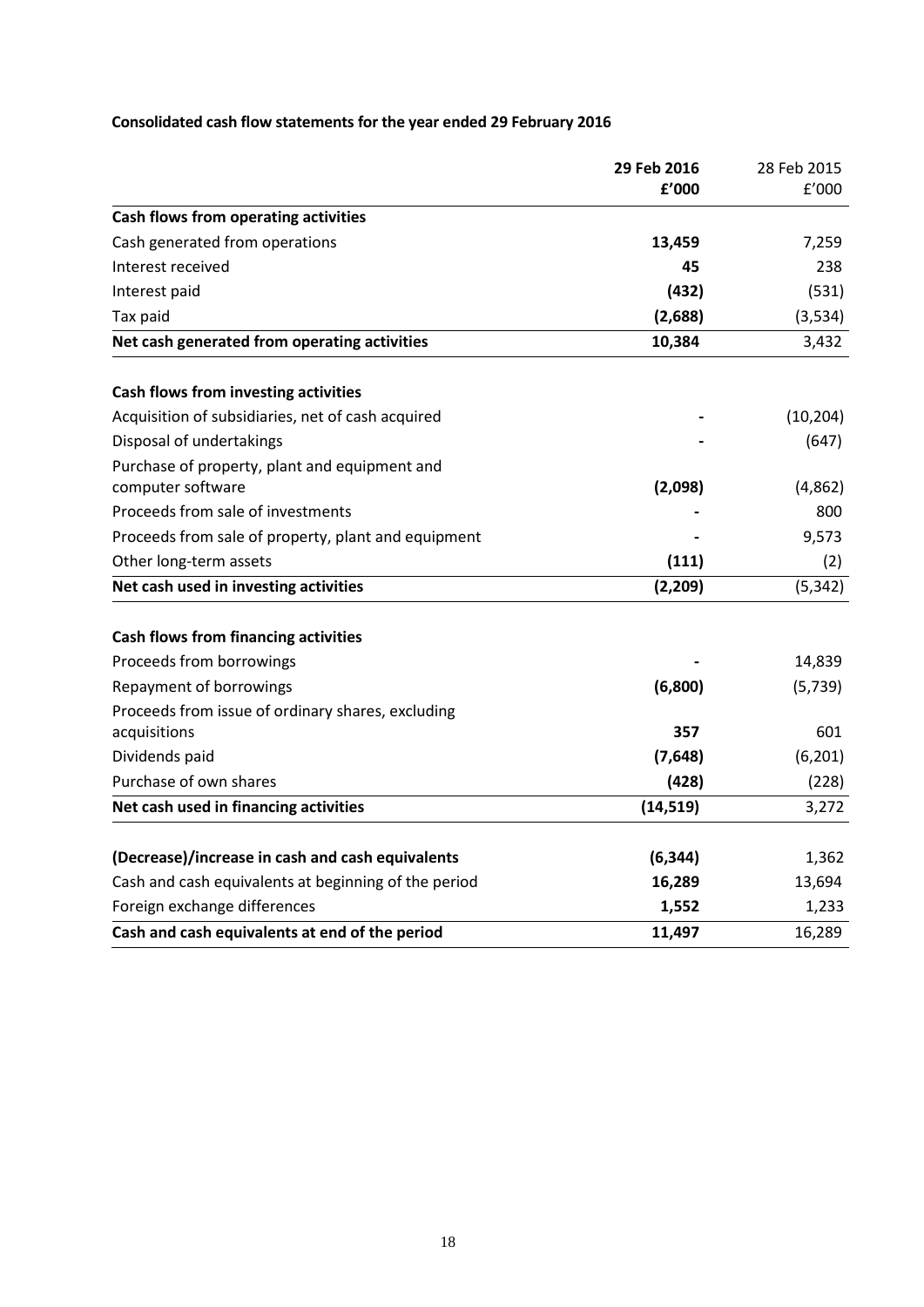## **Consolidated statements of changes in total equity for the year ended 29 February 2016**

| Share |                          |                          |                                                                              |                 | Total                                                                             |
|-------|--------------------------|--------------------------|------------------------------------------------------------------------------|-----------------|-----------------------------------------------------------------------------------|
|       |                          |                          |                                                                              |                 | equity                                                                            |
|       |                          |                          |                                                                              |                 | E'000                                                                             |
|       |                          |                          |                                                                              |                 | 65,286                                                                            |
|       |                          |                          |                                                                              | 2,585           | 2,585                                                                             |
|       |                          |                          |                                                                              | 352             | 352                                                                               |
|       |                          |                          |                                                                              | (206)           | (206)                                                                             |
|       |                          | —                        |                                                                              |                 | 1,309                                                                             |
|       |                          |                          | (78)                                                                         |                 | (78)                                                                              |
|       |                          | $\overline{\phantom{0}}$ |                                                                              | 2,731           | 3,962                                                                             |
|       | -                        | $\overline{\phantom{0}}$ |                                                                              | (6,201)         | (6, 201)                                                                          |
| 831   | 39,752                   | (525)                    |                                                                              |                 | 40,058                                                                            |
|       |                          | (228)                    |                                                                              |                 | (228)                                                                             |
|       |                          | 76                       |                                                                              | (76)            |                                                                                   |
|       |                          |                          |                                                                              | 1,331           | 1,331                                                                             |
|       |                          |                          |                                                                              | 65              | 65                                                                                |
| 2,998 | 51,970                   | (3,611)                  | 24,950                                                                       | 27,966          | 104,273                                                                           |
| —     | $\overline{\phantom{0}}$ | $\overline{\phantom{0}}$ |                                                                              | 6,810           | 6,810                                                                             |
|       |                          |                          |                                                                              | (296)           | (296)                                                                             |
|       |                          |                          | 2,461                                                                        |                 | 2,461                                                                             |
|       |                          |                          |                                                                              |                 | (937)                                                                             |
|       | $\overline{\phantom{0}}$ | $\overline{\phantom{0}}$ | 1,524                                                                        | 6,514           | 8,038                                                                             |
|       |                          |                          |                                                                              | (7,648)         | (7,648)                                                                           |
| 13    | 344                      |                          |                                                                              |                 | 357                                                                               |
|       |                          | (428)                    |                                                                              |                 | (428)                                                                             |
|       |                          | 600                      |                                                                              | (600)           |                                                                                   |
|       |                          |                          |                                                                              | 2,698           | 2,698                                                                             |
|       |                          |                          |                                                                              | 15              | 15                                                                                |
| 3,011 | 52,314                   |                          | 26,474                                                                       | 28,945          | 107,305                                                                           |
|       | E'000<br>2,167           | f'000<br>12,218          | Share Shares to<br>capital premium be issued<br>E'000<br>(2,934)<br>(3, 439) | E'000<br>23,719 | Other Retained<br>reserves earnings<br>£'000<br>30,116<br>1,309<br>1,231<br>(937) |

## **Note 1 – General Information**

The financial information set out above does not constitute the Group's statutory accounts for the years ended 29 February 2016 or 28 February 2015 but is derived from those accounts. Statutory accounts for 2015 have been delivered to the registrar of companies, and those for 2016 will be delivered in due course. The auditor has reported on those accounts; their reports were (i) unqualified; (ii) did not include a reference to any matters to which the auditor drew attention by way of emphasis without qualifying their report; and (iii) did not contain a statement under section 498 (2) or (3) of the Companies Act 2006.

## **Note 2 – Accounting Policies**

Whilst the financial information included in this preliminary announcement has been prepared in accordance with International Financial Reporting Standards (IFRSs) adopted for use in the European Union, this announcement does not itself contain sufficient information to comply with IFRSs. The Group expects to distribute full accounts that comply with IFRSs as adopted for use in the European Union on 1 June 2016.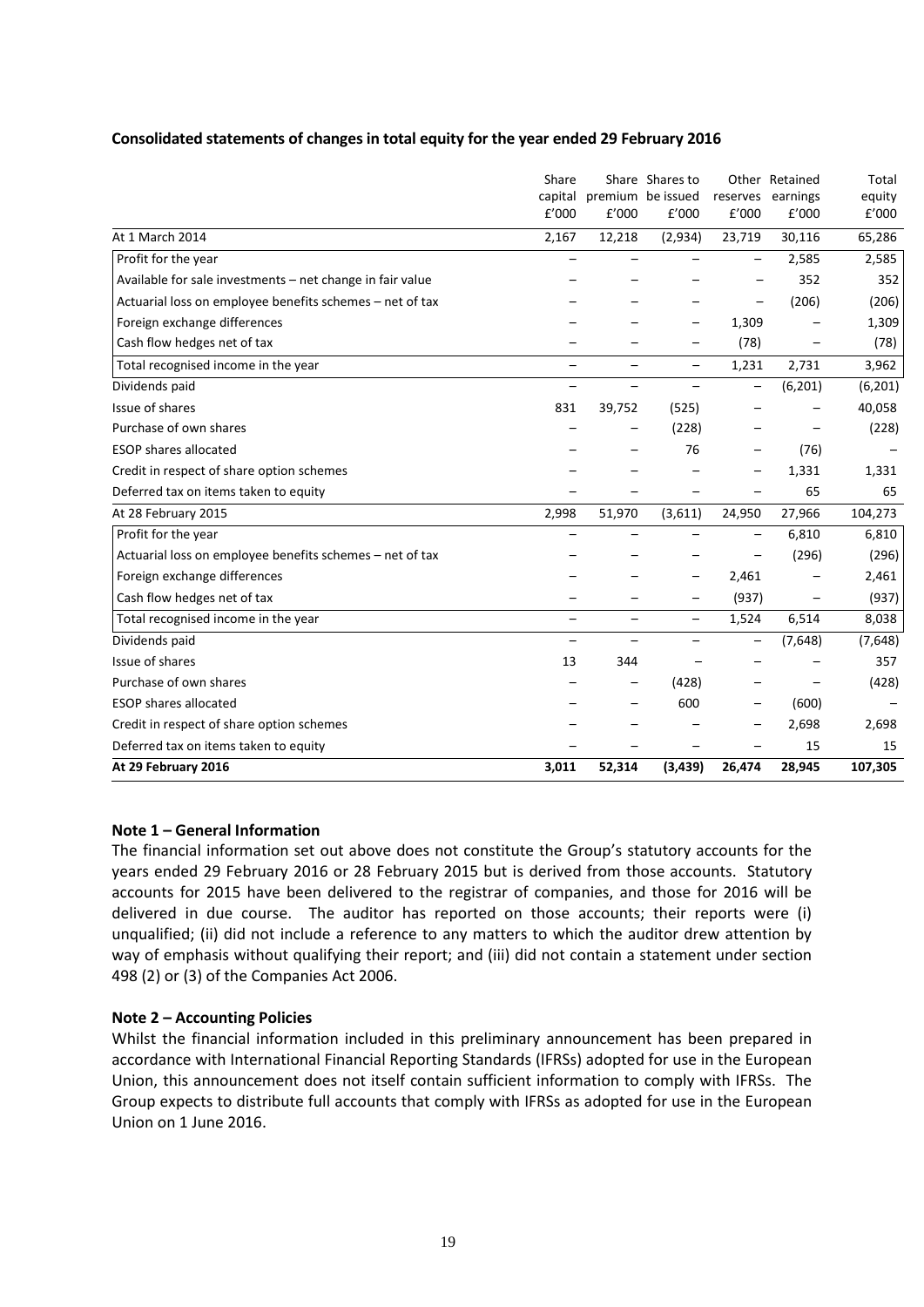## **Note 3 – Segmental Results**

|                                                | Shipbroking Technical    |          | Logistics | Central                  | <b>Total</b> |
|------------------------------------------------|--------------------------|----------|-----------|--------------------------|--------------|
| 2016                                           | f'000                    | f'000    | f'000     | f'000                    | £'000        |
| Segment revenue                                | 70,699                   | 55,612   | 34,143    | $\overline{\phantom{a}}$ | 160,454      |
| Inter-segment revenue                          | $\overline{\phantom{a}}$ | (1, 329) |           |                          | (1, 329)     |
| Revenue                                        | 70,699                   | 54,283   | 34,143    | $\overline{\phantom{0}}$ | 159,125      |
|                                                |                          |          |           |                          |              |
| <b>Divisional operating profit</b>             | 9,653                    | 5,201    | 1,577     | (2,673)                  | 13,758       |
| Acquisition-related expenses and amortisation  | (2, 476)                 | (159)    | (33)      | $\overline{\phantom{0}}$ | (2,668)      |
| Non-recurring items                            | (777)                    |          |           |                          | (777)        |
| Operating profit                               | 6,400                    | 5,042    | 1,544     | (2,673)                  | 10,313       |
| Finance expense - net                          |                          |          |           |                          | (387)        |
| Profit before taxation                         |                          |          |           |                          | 9,926        |
| <b>Taxation</b>                                |                          |          |           |                          | (2,826)      |
| Profit for the year from continuing operations |                          |          |           |                          | 7,100        |

|                                                |                       | Restated |           |                 | <b>Restated</b> |
|------------------------------------------------|-----------------------|----------|-----------|-----------------|-----------------|
|                                                | Shipbroking Technical |          | Logistics | Central         | <b>Total</b>    |
| 2015                                           | f'000                 | f'000    | f'000     | f'000           | £'000           |
| Revenue                                        | 53,589                | 49,646   | 42,366    | $\qquad \qquad$ | 145,601         |
| <b>Divisional operating profit</b>             | 5,588                 | 6,289    | 2,275     | (2,621)         | 11,531          |
| Acquisition-related expenses and amortisation  | (3,574)               | (103)    | (61)      |                 | (3,738)         |
| Non-recurring items                            | (6,825)               | (179)    | (251)     | (364)           | (7,619)         |
| Gain on sale of property, plant and equipment  | 5,409                 |          |           |                 | 5,409           |
| Operating profit                               | 598                   | 6,007    | 1,963     | (2,985)         | 5,583           |
| Finance expense – net                          |                       |          |           |                 | (293)           |
| Joint ventures                                 |                       |          |           |                 | (162)           |
| Profit before taxation                         |                       |          |           |                 | 5,128           |
| Taxation                                       |                       |          |           |                 | (2, 187)        |
| Profit for the year from continuing operations |                       |          |           |                 | 2,941           |

## **Note 4 – Dividend**

The Directors are proposing a final dividend in respect of the financial year ended 29 February 2016 of 17 pence per share taking the total dividend for the year to 26.0 pence (2015: 26.0 pence). This will absorb an estimated £5.0 million (2015: £5.0 million) of shareholders' funds.

## **Note 5 – Earnings per share**

Basic earnings per share is calculated by dividing the earnings attributable to ordinary shareholders by the weighted average number of ordinary shares outstanding during the year, excluding 760,409 ordinary shares held by the Employee Share Ownership Plans (2015: 814,367 shares) which are treated as cancelled.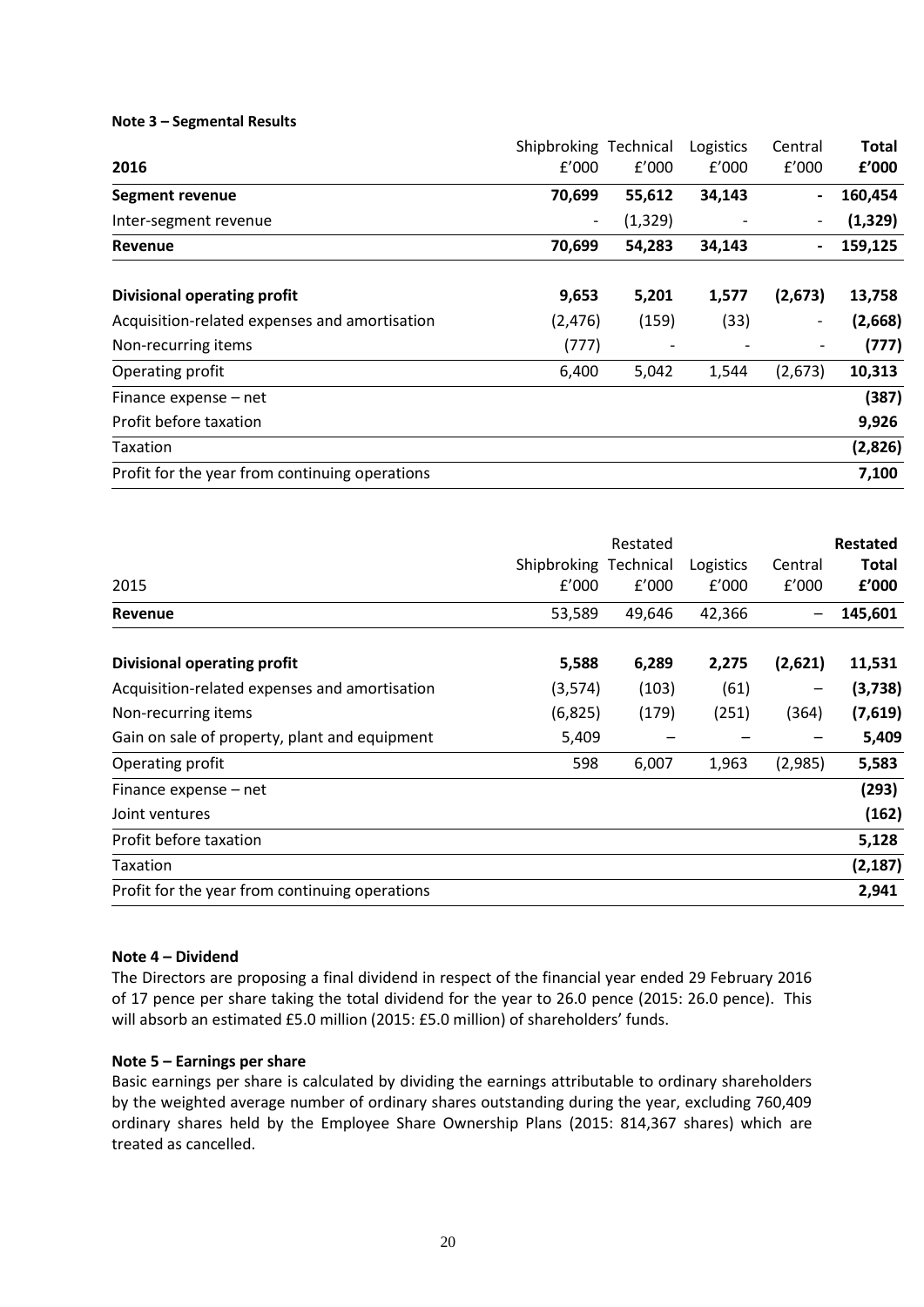For diluted earnings per share, the weighted average number of ordinary shares in issue is adjusted to assume conversion of all dilutive ordinary shares. The Group has one class of potential dilutive ordinary shares being those options granted to employees where the exercise price is less than the average market price of the Company's ordinary shares during the year.

|                                                             | 2016       | 2015       |
|-------------------------------------------------------------|------------|------------|
| <b>Total operations</b>                                     | £'000      | f'000      |
| Profit for the year attributable to shareholders            | 6,810      | 2,585      |
|                                                             |            |            |
|                                                             | pence      | pence      |
| Basic earnings per share                                    | 23.23      | 10.04      |
| Effect of dilutive share options                            | (2.13)     | (0.87)     |
| Diluted earnings per share                                  | 21.10      | 9.17       |
|                                                             |            |            |
|                                                             | 2016       | 2015       |
| <b>Continuing operations</b>                                | f'000      | f'000      |
| Underlying profit for the year attributable to shareholders | 10,173     | 8,310      |
|                                                             |            |            |
|                                                             | pence      | pence      |
| Basic earnings per share                                    | 34.70      | 32.28      |
| Effect of dilutive share options                            | (3.17)     | (2.80)     |
| Diluted earnings per share                                  | 31.53      | 29.48      |
|                                                             |            |            |
|                                                             | shares     | shares     |
| Weighted average number of ordinary shares                  | 29,318,887 | 25,745,240 |
| Effect of dilutive share options                            | 2,947,075  | 2,442,308  |
| Diluted weighted average number of ordinary shares          | 32,265,962 | 28,187,548 |
|                                                             |            |            |